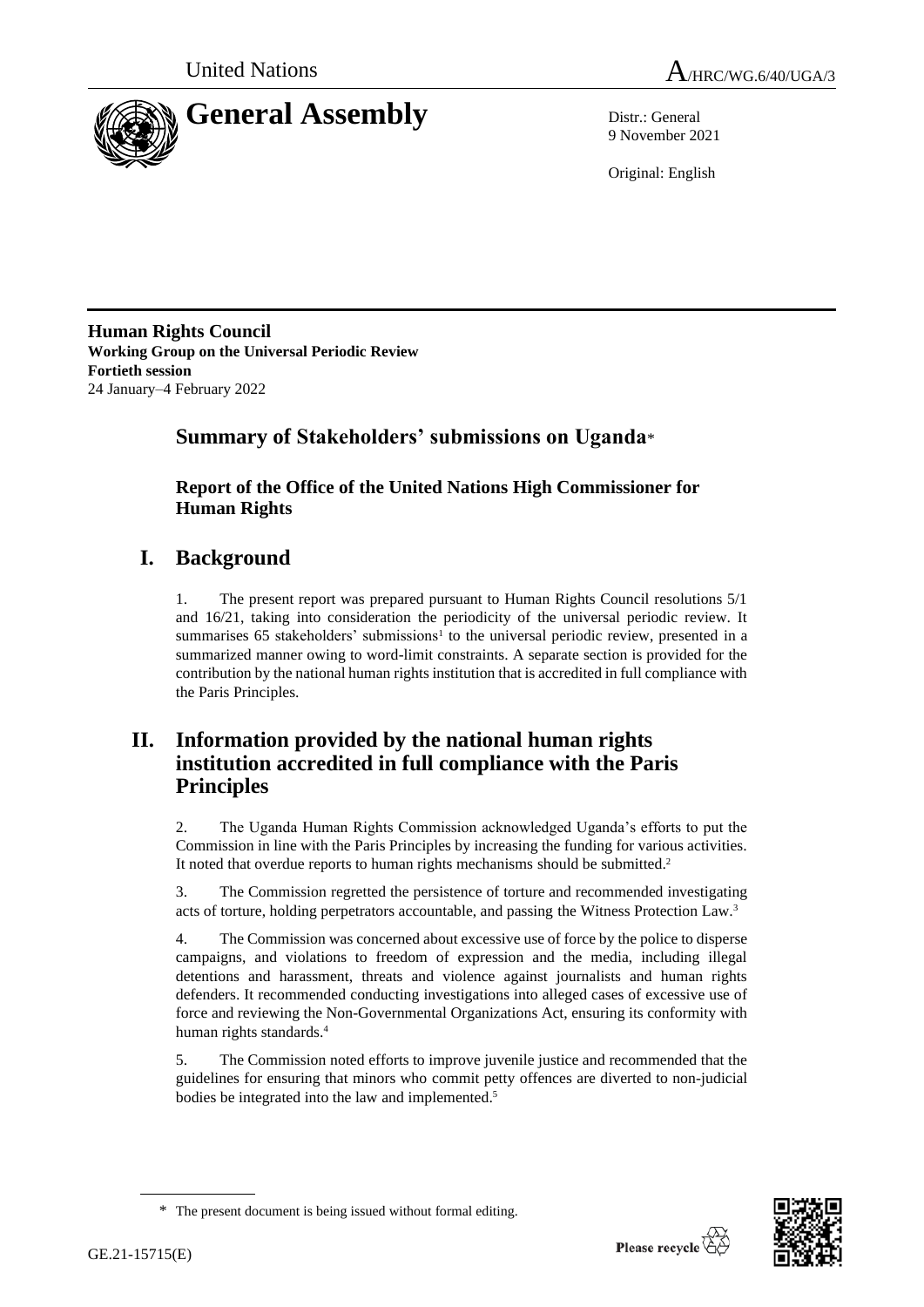6. The Commission urged the Law Reform Commission to review the laws on ending child marriage and teenage pregnancy, bringing them in conformity with the Constitution. It recommended strengthening the implementation mechanisms on trafficking in persons.<sup>6</sup>

7. The Commission welcomed the Kampala Child Protection Ordinance (2019) and recommended bringing the Prison Act 2006, which allows children to remain with imprisoned mothers, and the Registration of Persons Act, in line with international standards.<sup>7</sup>

8. Regretting that a human rights-based approach had not been adequately established in sectoral and local government processes, the Commission recommended implementing the development plans fully integrating a human rights-based approach;<sup>8</sup> and that the Landlord-Tenant Bill (2019) becomes operational.<sup>9</sup>

9. The Commission recommended addressing the equitable school infrastructural development and passing the school Health Policy to improve enrolment and completion rates, especially for female learners; implementing remote learning inclusive policy during the COVID-19 pandemic and lockdowns, including children with disabilities; and progressively increase the health sector funding to 15% of the national budget standard.<sup>10</sup>

10. The Commission regretted a decline in services rendered to persons living with albinism and recommended ensuring a human rights-based approach in this issue, including during the COVID-19 pandemic.<sup>11</sup>

## **III. Information provided by other stakeholders**

## **A. Scope of international obligations**<sup>12</sup> **and cooperation with international human rights mechanisms and bodies**<sup>13</sup>

11. ICAN recommended that Uganda ratifies the Treaty on the Prohibition of Nuclear-Weapons.<sup>14</sup>

12. AI was concerned that many reports to treaty bodies were still pending.<sup>15</sup>

13. HRF recommended inviting special procedure mandate holders to carry out visits to Uganda.<sup>16</sup>

### **B. National human rights framework**<sup>17</sup>

14. JS40 and JS42 welcomed the adoption of the Human Rights (Enforcement) Act 2019 and recommended ensuring its effective implementation.<sup>18</sup>

15. JS29 was concerned that the Uganda Human Rights Commission continued facing challenges to deliver its mandates, such as budget cuts and staff gaps. <sup>19</sup> JS7 and JS29 recommended increasing the Commission's human and financial resources. 20

16. ISER recommended incorporating economic and social rights in Constitution and adopt related legislation.<sup>21</sup>

17. JS8 recommended operationalizing the national action plan on culture and allocate 1.5% of the national budget to the cultural sector.<sup>22</sup>

18. JS4 recommended undertaking comprehensive public finance management reforms to address the inefficiency in public investment management. 23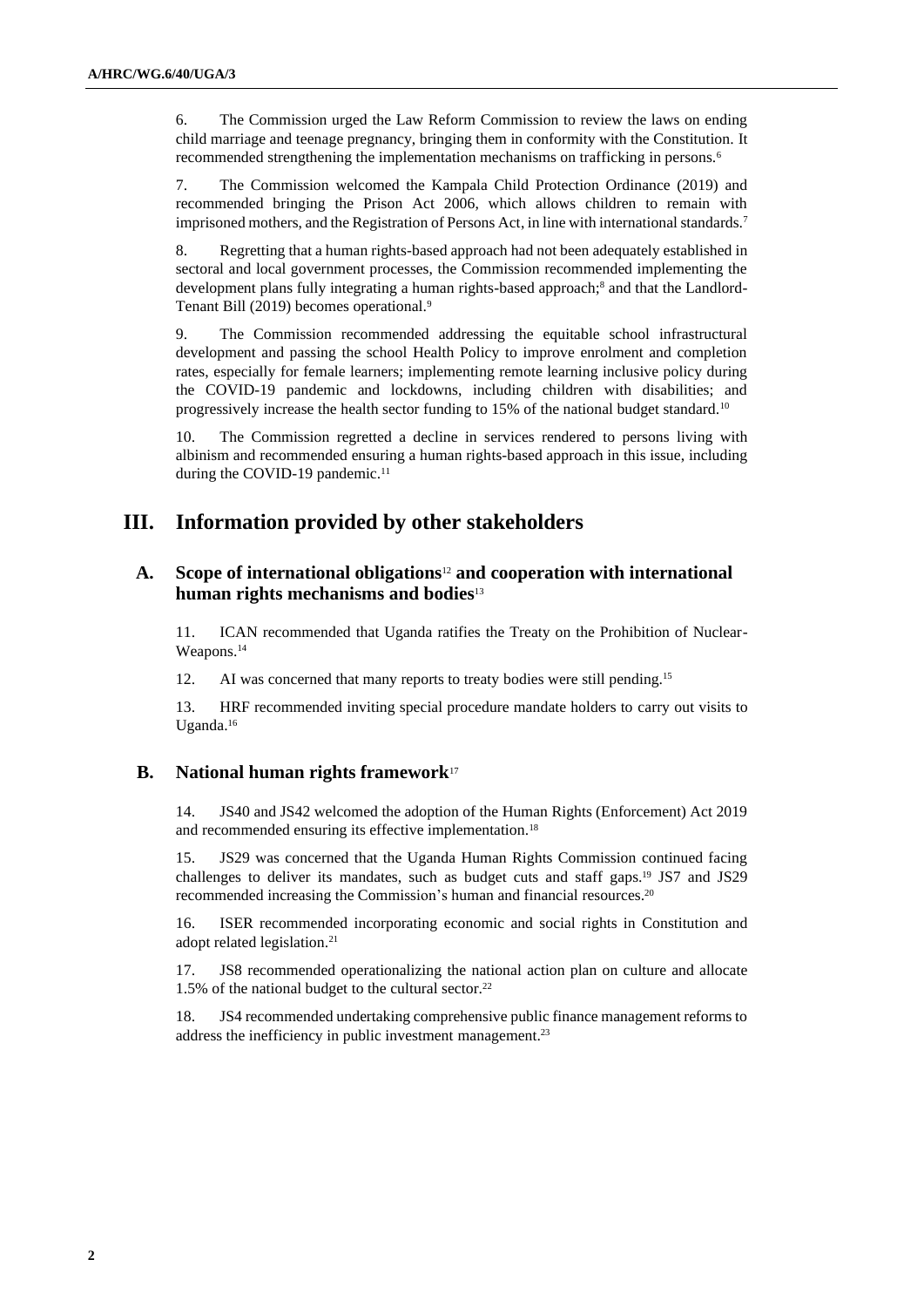## **C. Implementation of international human rights obligations, taking into account applicable international humanitarian law**

### **1. Cross-cutting issues**

#### *Equality and non-discrimination*<sup>24</sup>

19. JS27 was concerned that the Constitution attributed nationality at birth only to members or descendants of 65 ethnic groups, putting those not eligible at risk of statelessness.<sup>25</sup> JS27 recommended repealing legislation related to ethnic discrimination in acquiring Ugandan nationality and eliminating discrimination against registered or naturalized citizens in the transmission of nationality to children.<sup>26</sup>

20. JS10 was concerned that some sections of the HIV and AIDS Prevention and Control Act could result in discrimination against persons living with HIV. It recommended repealing the provisions in the Act that perpetuate discrimination and implementing the Anti-HIV Stigma and Discrimination Policy.<sup>27</sup>

21. JS42 noted that persons with albinism rarely have access to adequate services, including health and education,<sup>28</sup> and recommended creating a database on albinism; developing a National Action Plan for Persons with Albinism;<sup>29</sup> increasing awareness initiatives to combat myths and misconceptions towards persons living with albinism.<sup>30</sup>

22. Several stakeholders were concerned about persistent discrimination against LGBTIQ+ persons, including access to housing, education, health care and employment, and increased homophobic rhetoric from government officials. They reported that LGBTIQ+ people were often detained for long periods, and frequently, the police utilize vaguely defined petty offences to justify arrests that are purely homophobic.<sup>31</sup> LGBTIQ+ people were often tortured and subjected to ill-treatment such as unjustified anal examinations, and some provisions in the Penal Code may be interpreted in a manner that criminalizes consensual same-sex sexual acts.<sup>32</sup>

23. The same organizations noted that the security forces had used COVID-19 directives as a pretext to arbitrarily arrest dozen of LGBTIQ+ people accused to spread "infection of disease". <sup>33</sup> They recommended taking legislative steps to provide protection against discrimination on the grounds of sexual orientation and gender identity, in conformity with international standards;<sup>34</sup> repealing legislation that can be interpreted as criminalizing consensual same-sex relations; ensuring accountability for crimes perpetrated on the basis of sexual orientation and gender identity; bringing the Sexual Offences Act 2021 in line with international standards, <sup>35</sup> and providing mechanisms for redress for LGBTIQ+ victims of hate crimes. 36

#### *Development, the environment, and business and human rights*<sup>37</sup>

24. JS25 welcomed the Third National Development Plan.<sup>38</sup> Just-Atonement-Inc. recommended that Uganda continue its climate change reform to ensure a safer and healthier future for its people; work with other bordering countries of Lake Victoria to protect the lake from the devastating impacts of climate change on the life of people;<sup>39</sup> prioritize environmental management in the post-COVID-19 interventions to enhance community resilience, and provide alternatives to those that heavily depend on natural resources.<sup>40</sup>

25. Various stakeholders welcomed the adoption of the National Action Plan on Business and Human Rights. They recommended providing resources for the effective implementation of the Plan.<sup>41</sup>

26. JS7 and ISER were concerned that companies and the government have consistently failed to secure indigenous communities' free, prior, and informed consent before starting business operations in the Karamoja region.<sup>42</sup> JS20 recommended involving host communities at all stages of extractives projects to allow them to influence decision making throughout the entire value chain.<sup>43</sup>

27. JS7 was concerned with the increasing cases of food and water contamination within communities in the proximate of mining sites as a result of the use of banned chemicals.<sup>44</sup>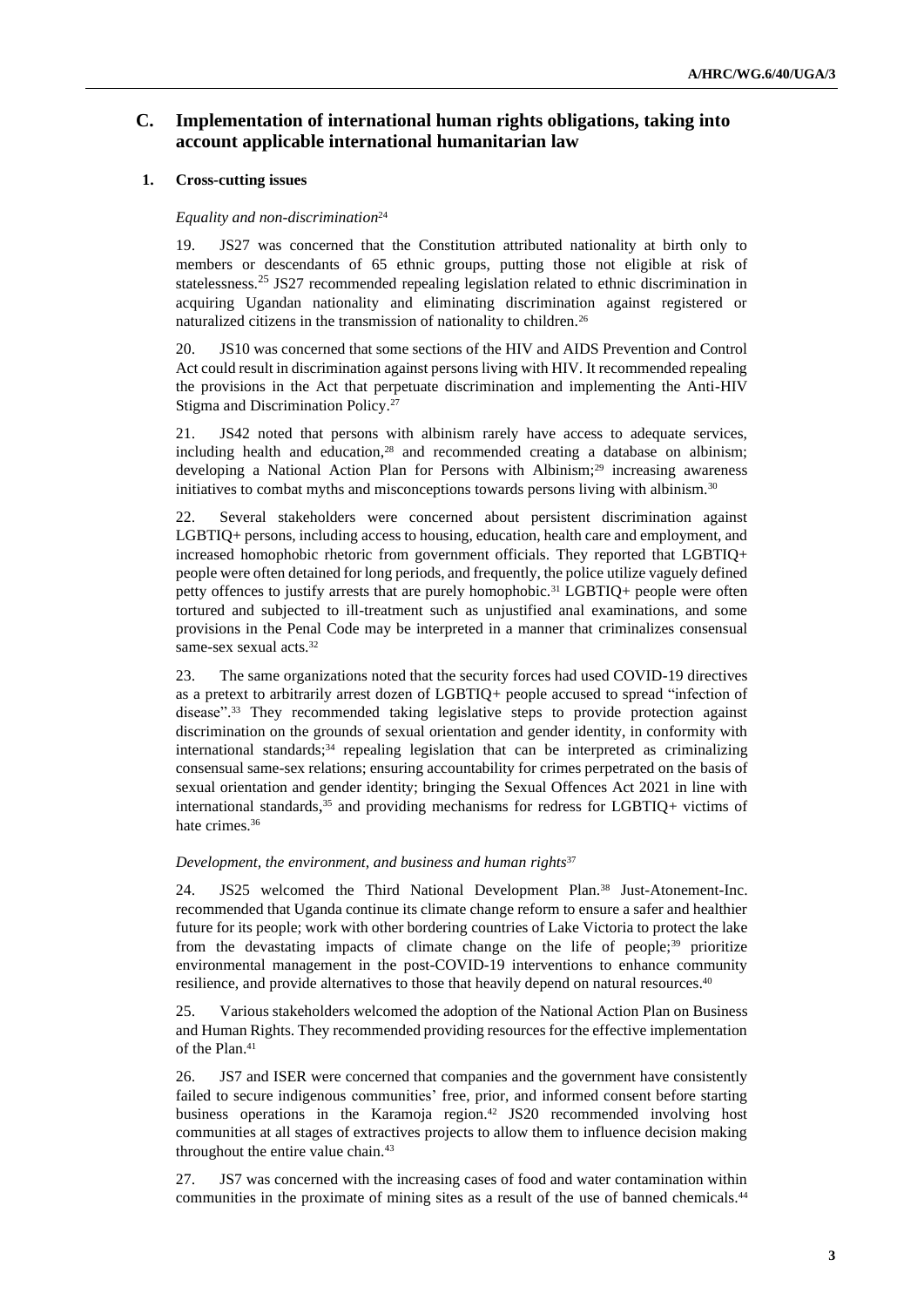JS20 regretted the absence of transparency and accountability in the extractive sector.<sup>45</sup> JS5 recommended establishing a pro-active disclosure regime on information regarding the extractives industry<sup>46</sup> and implementing, through a rights-based approach, the National Development Plan III's Energy Development Programme.<sup>47</sup>

### **2. Civil and political rights**

#### *Right to life, liberty and security of person*<sup>48</sup>

28. JS33 and AI regretted that Uganda had not formally abolished the death penalty.<sup>49</sup> AI was concerned with authorities' threats to resume executions and "hang" death row prisoners to deter crime.<sup>50</sup> AI and JS6 recommended Commute all death sentences with a view to abolishing the death penalty.<sup>51</sup> JS6 recommended ratifying the Second Optional Protocol to the International Covenant on Civil and Political Rights.<sup>52</sup>

29. Several stakeholders were concerned at repression, and serious human rights violations occurred in the context of the elections, including arbitrary arrests and detentions, torture and ill-treatment, enforced disappearances and killings; perpetrated against opposition leaders and their supporters, parliamentary opposition members, journalists, environmental rights activists, young activists, and human rights lawyers.<sup>53</sup> They stressed that during the electoral campaigns 2020-2021, dozens of people were killed during riots and protests by the security forces.<sup>54</sup>

30. The same organizations reported that in 2020, the opposition candidate Robert Kyagulanyi (Bobi Wine) was arbitrary arrested and beaten by the security forces. Wine's supporters were also arrested when demonstrating, based on "treasonable acts of elements of the opposition".<sup>55</sup>

31. According to various Stakeholders, security forces arrested, beat, and killed civilians as punishment for allegedly violating regulations related to the COVID-19 pandemic. They recommended undertaking investigations into human rights violations, including those that occurred in the COVID-19 context and during the electoral violence in 2020–2021, ensuring that those responsible are brought to justice and full reparation to victims. They also recommended allowing the African Commission on Human and Peoples' Rights and UN Special Rapporteurs to conduct site visits.<sup>56</sup>

32. Some stakeholders stated that the army committed violations against small-scale fishers when controlling fishing activities, including killing several young fishers, despite the Parliament directive (2019) aiming to halt the army operations on fishing.<sup>57</sup> They recommended investigating the human rights violations perpetrated against persons accused of involvement in unlawful fishing activities;<sup>58</sup> and bring to justice persons suspected of illegal fishing activities rather than subject them to arbitrary punishment.<sup>59</sup>

33. Various stakeholders welcomed the Prevention and Prohibition of Torture Regulations (2017).<sup>60</sup> However, they were concerned that torture persisted in Uganda.<sup>61</sup> HRW regretted information according to which authorities detained and tortured people in unacknowledged places of detention.<sup>62</sup> JS6 recommended introducing mandatory training on torture to security forces and prison services, ratifying the Optional Protocol to the Convention against Torture, and fully implementing the Prevention and Prohibition of Torture Act. 63

34. Some organizations were concerned about poor prison conditions, including overcrowding, forced labour, and insufficient food. According to them, overcrowding was particularly severe in 2020 when thousands of people were arrested for violating COVID-19 restrictions.<sup>64</sup> They recommended improving prison conditions, consistent with the Nelson Mandela Rules. 65

#### *Administration of justice, including impunity and the rule of law*<sup>66</sup>

35. JS29 regretted the recurring intrusion by the Executive and the Legislature on the independence of the Judiciary.<sup>67</sup> It recommended holding accountable all government officials who interfere in judicial proceedings.<sup>68</sup>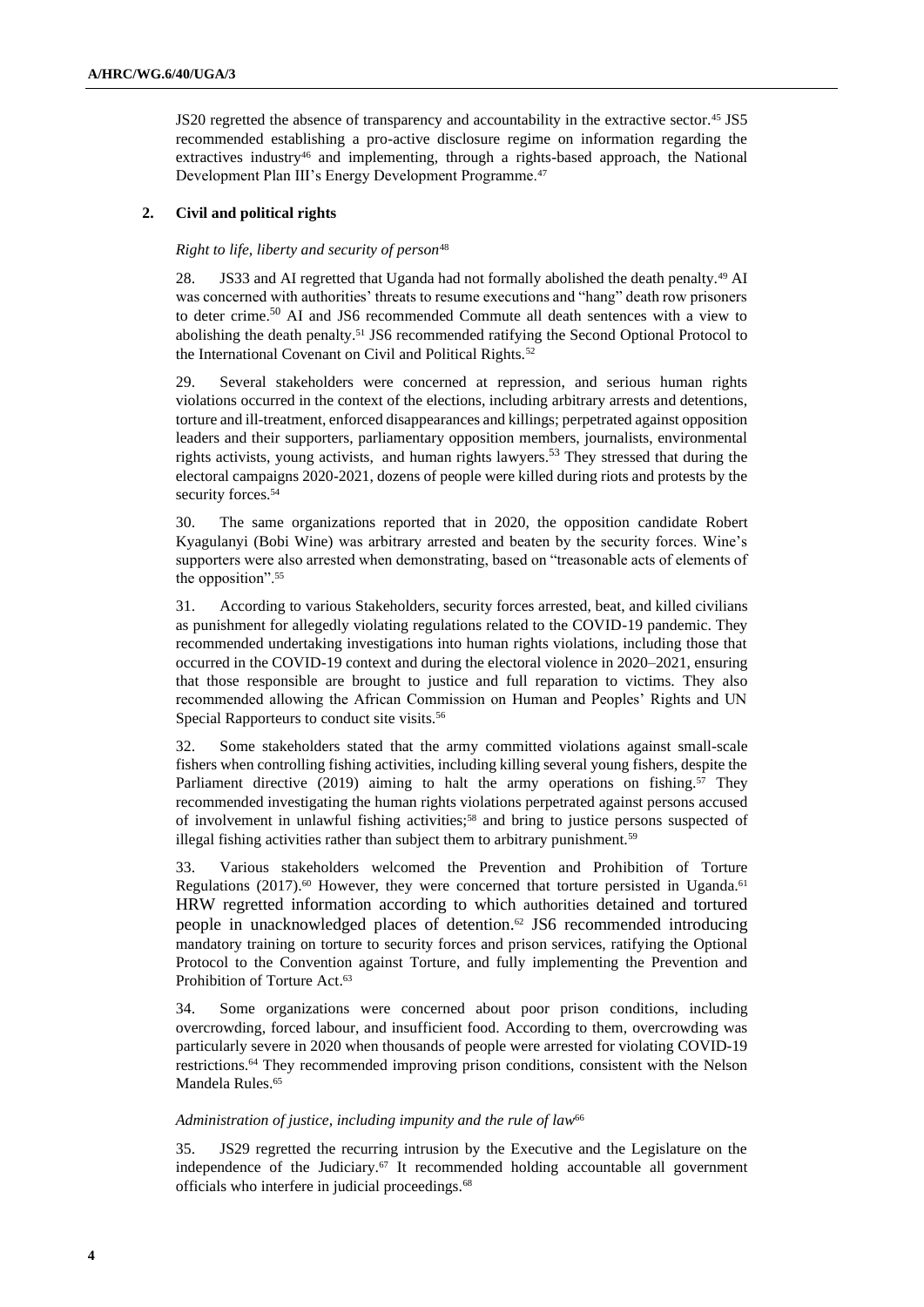36. Various organizations recommended strengthening the Judicial and Administrative systems and intensify efforts to address the case backlog, including increasing the number of judicial officers, expediting the enactment of the National Legal Aid Bill, 2020 and ensure its effective implementation.<sup>69</sup>

37. IHRC stressed that not adequate investigations have been carried out regarding the massacre of more than 150 people in the town of Kasese in 2016 and was concerned about the impunity of perpetrators.<sup>70</sup>

38. JS29 regretted the acute shortage of remand homes which negatively impacts access to justice by juveniles, and that juveniles are detained with adults in some police stations. JS29 recommended increasing budgetary allocations to remands homes and the Family and Children Courts, Police Child and Family Protection Departments and ensuring separation of juveniles in detention from adults.<sup>71</sup>

39. Several stakeholders welcomed the 2019 National Transitional Justice Policy.<sup>72</sup> They recommended providing an adequate resource for its effective implementation;<sup>73</sup> enacting the Transitional Justice Bill; ensuring that victims are at the centre of the government's efforts;<sup>74</sup> enabling spaces for victims who were affected by the gross human rights violations to speak out, and establishing an inclusive database on disappeared persons.<sup>75</sup>

40. HRW recommended prosecuting armed forces members implicated in serious crimes who are not otherwise facing ICC proceedings and impose the appropriate penalties.76 JS29 recommended ending all trials of civilians in the military courts and withdrawing the related appeal filed before the Supreme Court. 77

41. JS29 recommended fully implementing and enforcing the Justice Law and Order Sector initiatives aimed at curbing corruption in the sector, including the Anti-Corruption Charter.<sup>78</sup>

#### *Fundamental freedoms and the right to participate in public and political life*<sup>79</sup>

42. Several organizations were concerned with obstructive laws, rules, policies and arbitrary actions against media workers and journalists. They reported that during the 2020- 2021 election campaigns, authorities restricted the media from covering opposition party candidates, and that two days before the 2021 elections, the Communications Commission ordered internet service providers to block social media access. The next day, the government shut down the internet across the country for five days, and foreign journalists covering campaigns were deported. 80

43. The same organizations regretted that the government has established a taxation on the Internet,<sup>81</sup> and ordered online data communication and broadcast service providers to obtain licenses before posting information.<sup>82</sup> Moreover, the police blocked public meetings of opposition presidential candidates, alleging a violation of the Public Order Management Act. 83

44. Several organizations regretted that Uganda used the COVID-19 pandemic as a pretext to strengthen its crackdown on the political opposition and dissenters.<sup>84</sup> They recommended removing all obstacles to the right to freedom of expression and the media, including obstructions on the internet; ensuring that activists, journalists, human rights defenders and lawyers and opposition groups can freely and independently do their work without fear of reprisals. 85

45. JS2 recommended revising the Press and Journalists Act and related regulations and policies and bringing them in line with the Constitution and international standards; decriminalizing defamation through repealing section 179 of the Penal Code Act; adhering to the Constitutional Court's decision on decriminalization of false information; and amending the Computer Misuse Act in line with international standards.<sup>86</sup>

46. A number of stakeholders recommended guaranteeing free, transparent and fair electoral processes, providing equal conditions for all candidates; ensuring the independence of the National Elections Management Body and the Electoral Commission; and ensuring that all eligible indigenous peoples are included in the updated voters' register and can participate in future elections.<sup>87</sup>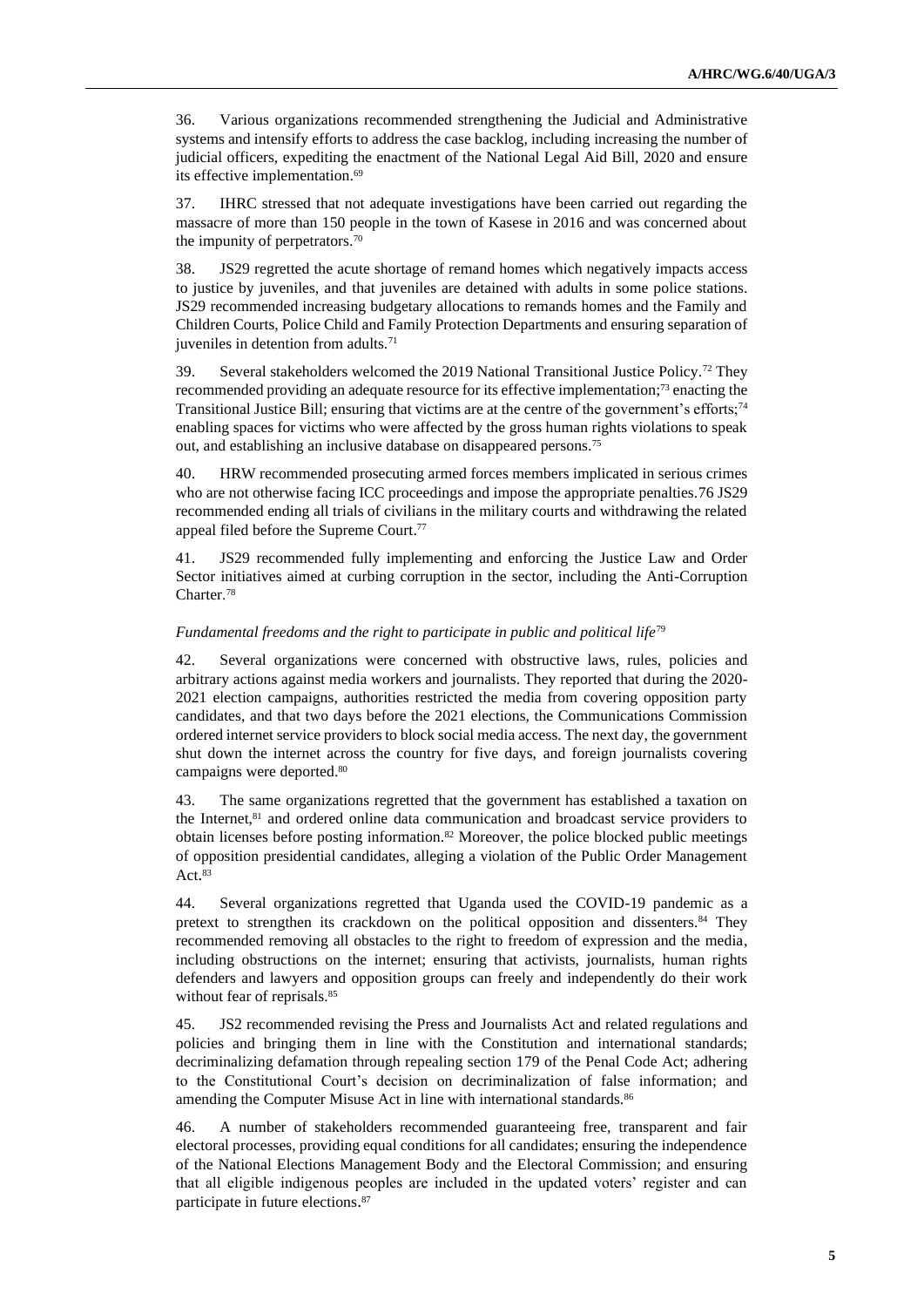#### *Prohibition of all forms of slavery*<sup>88</sup>

47. Some stakeholders welcomed the 2nd National Plan of Action for the Prevention of Trafficking in Persons (2019-2024). However, they were concerned with persistence challenges to eliminate this practice.<sup>89</sup> JS1 was concerned about the trafficking of children, especially girls, from poor rural areas to urban areas.<sup>90</sup> They recommended increasing the annual budget of the Coordination Office for Prevention of Trafficking in Persons; strengthening the Anti-Trafficking in Persons Department of the Uganda Police Force; strengthening investigation of cases of trafficking, bringing the perpetrators to justice; and providing victims with temporary shelter, counselling, and legal and psychosocial assistance.<sup>91</sup>

#### **3. Economic, social and cultural rights**

#### *Right to work and to just and favourable conditions of work*<sup>92</sup>

48. ELISKA was concerned at the high rates of Ugandans between 15-29 working in informal, precarious jobs, particularly young women – who faced unfair working conditions, including longer hours than men,<sup>93</sup> and at lack of employment opportunities for young people.<sup>94</sup> It regretted that the poor quality of basic education inadequately prepared youth for work.<sup>95</sup> JS44 noted that insufficient funding of the Youth Livelihood Programme had undermined the objective of responding to the challenge of unemployment among the youths and recommended that the  $11<sup>th</sup>$  Parliament fast track the passing of the National Graduate Services Scheme Bill to support the young people to transit to the labour market.<sup>96</sup> JS9 recommended implementing the programmes established under the National Youth Policy;<sup>97</sup> providing training and education for youth;<sup>98</sup> and increasing digital inclusion and equitable upskilling initiatives. 99

49. JS9 recommended incorporating international labour rights into domestic law and guaranteeing its implementation. <sup>100</sup> JS44 recommended setting a minimum wage for employees and also develop mechanisms to ensure formal contracts.<sup>101</sup>

50. HRW was concerned that informal sector workers, including domestic workers and street vendors, were not sufficiently protected from abuses, violence and harassment. It recommended approving the Employment (Amendment) Bill, 2019, adopting legislation on sexual harassment in line with international standards and implementing the necessary reforms.<sup>102</sup> JS44 and JS21 recommended expediting the adoption of the draft Employment (Domestic Workers) Regulation (2020) to ensure decent work for domestic workers. 103

#### *Right to social security*<sup>104</sup>

51. ELIZKA regretted that the coverage and design of national social protection programmes were insufficient since most Ugandans work in agriculture, and the agricultural sector continues to be highly exposed to climatic shocks and hazards.<sup>105</sup> ISER stated that implementing lockdown measures in response to COVID-19 increased the vulnerabilities of people who do not ordinarily seek social protection.<sup>106</sup> ELIZKA and ISER regretted that the related programmes had been consistently underfunded.<sup>107</sup>

52. JS44 recommended developing a clear vision and long-term financing strategy for social protection.<sup>108</sup> ELIZKA recommended expanding the scope of social protection to include agricultural workers;<sup>109</sup> evaluating and increasing spending on social protection programmes and ensuring that they reach their beneficiaries.<sup>110</sup> ISER recommended implementing the National Social Protection Policy; strengthening data collection on vulnerability; refraining from using national digital ID as the sole form of ID to benefit from social protection or public services.<sup>111</sup>

### *Right to an adequate standard of living*<sup>112</sup>

53. FIAN was concerned that the fishing communities live in precarious conditions with inadequate access to housing, health facilities, and other infrastructure, and poverty is the main cause that pushes small-scale fishers to illegal fishing. FIAN recommended harmonizing the Aquaculture and Fisheries Bill 2020 with international standards, promoting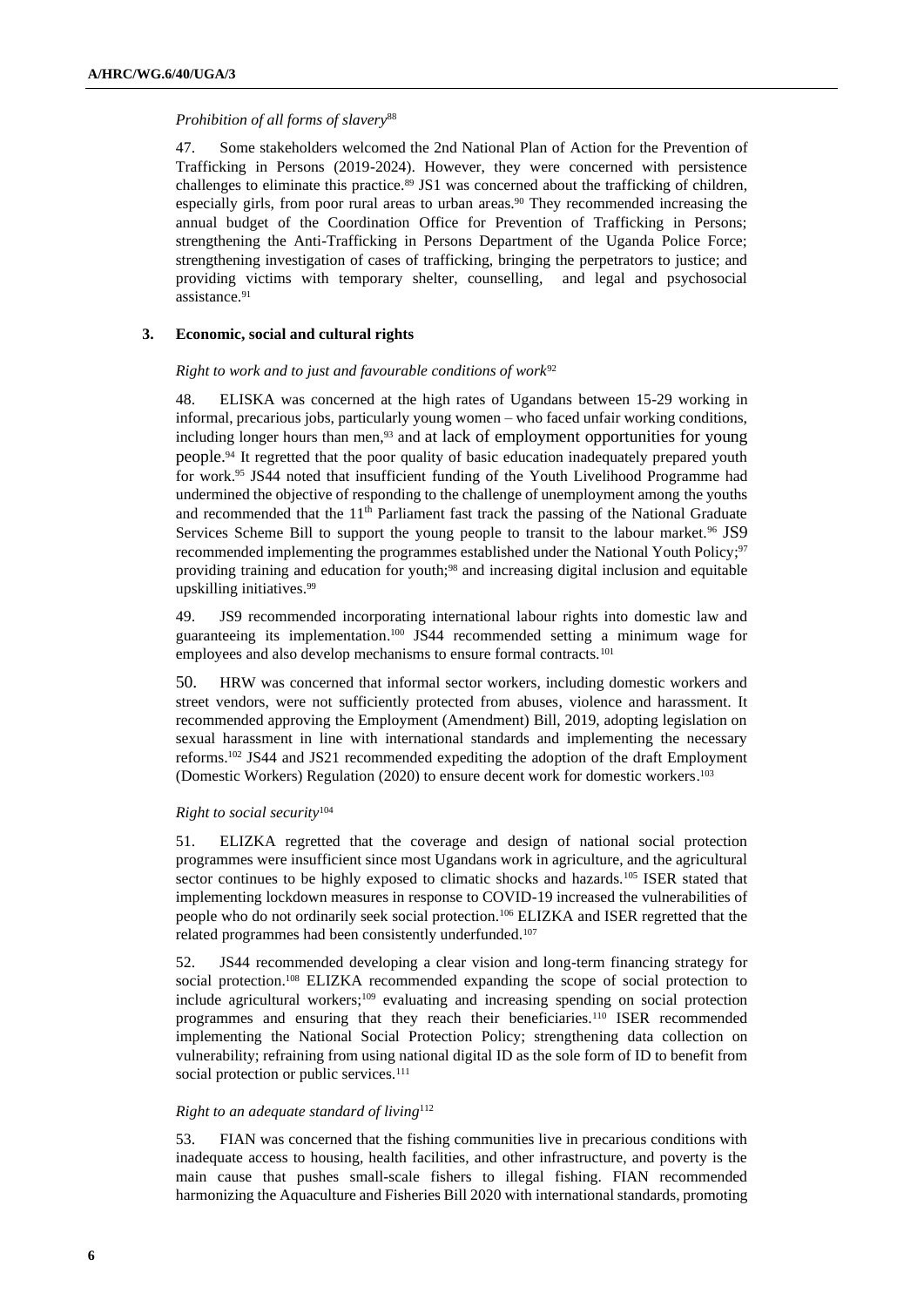the sustainable management of the fisheries resources through an institutional framework to sensitize and empowering small-scale fishers; and ensuring that the Bill is re-drafted in an inclusive and participatory manner.<sup>113</sup>

54. ELIZKA was concerned that the COVID-19 pandemic had had a negative impact on the living standard of Ugandans, particularly in rural areas.<sup>114</sup> ISER noted that limited social protection had forced many Ugandans to resort to sexual exploitation.<sup>115</sup>

55. JS18 indicated that despite the positive measures taken to promote the right to food, 26% is living in a stressed food insecurity zone;<sup>116</sup> 40% of Ugandans being classified as undernourished, and 16% of the households are chronically malnourished.<sup>117</sup> JS18 recommended establishing a Food Emergency Preparedness and National Food Reserves systems, especially for the most vulnerable persons; establishing a vulnerability country register to guide food distribution processes especially in situations as the COVID-19 pandemic; undertaking institutional reform of the agricultural, food and nutrition sector; enacting the Food and Nutrition Bill-2019, and progressively increase the budgetary allocation to the agro- industrialization programme. 118

56. AI stated that thousands of communities had been forcibly evicted by authorities, between 2016 and 2021, including 35,000 Maragoli Indigenous Peoples from their homes in Kiryandongo district to pave the way for industrial farming; <sup>119</sup> Benet Indigenous Peoples of Mount Elgon continue to live in temporary settlement camps following multiple forced evictions. This situation has further exposed them to marginalization and discrimination;<sup>120</sup> and the government has failed to enact adequate safeguards against forced evictions.<sup>121</sup> AI regretted that evictees in the Kaweri case are still waiting for justice after almost 20 years of legal battle.<sup>122</sup> According to HRW, evictions left thousands of eligible voters unable to participate in the 2021 elections.<sup>123</sup>

57. FIAN recommended putting in place protection procedures for forced evictions; and ensuring that all victims of forced evictions have access to effective remedies and reparations.<sup>124</sup> HRW recommended establishing an effective consultative process to resolve the Apaa property dispute, based on respect for property rights and fair procedures.<sup>125</sup>

#### *Right to health*<sup>126</sup>

58. AI reported that, in 2021, the allocation for maternal healthcare was cut to 9.3% of the health budget, and the overall health sector was reduced to  $5.1\%$  of the national budget.<sup>127</sup> Some stakeholders stressed that COVID-9 had spotlighted the need to strengthen the public health system.<sup>128</sup> JS41 indicated that Hospitals in rural areas suffer from a shortage of medicines and equipment, long waiting periods, and patients must travel long distances to receive treatment.<sup>129</sup>

59. Stakeholders recommended increasing 15% the health sector budget in line with the Abuja declaration;<sup>130</sup> and enacting a National Health Insurance Scheme to extends coverage to the informal sector, low-income households and individuals, and other vulnerable groups.<sup>131</sup> JS10 recommended recognizing the right of health in the Constitution. 132

60. Some stakeholders recommended providing access to quality maternal healthcare services in public health facilities and implementing the Court decision of 2020, according to which sufficient funds should be allocated to maternal healthcare.<sup>133</sup>

61. JS42 referred to the shortage of health care workers, with only one doctor for every 8,300 Ugandans. Stakeholders recommended recruiting health workers, including providing motivation packages to attract medical personnel to rural areas, and operationalizing the Mental Health Act.<sup>134</sup>

62. JS42 welcomed the initiatives to promote sexual and reproductive health.<sup>135</sup> It recommended paying particular attention to vulnerable and disadvantaged girls and women' needs; implementing the Sexuality Education Framework; <sup>136</sup> disseminating information on related policies and laws; and fast-tracking the process of the enactment of the National Health Insurance Bill (2019).<sup>137</sup>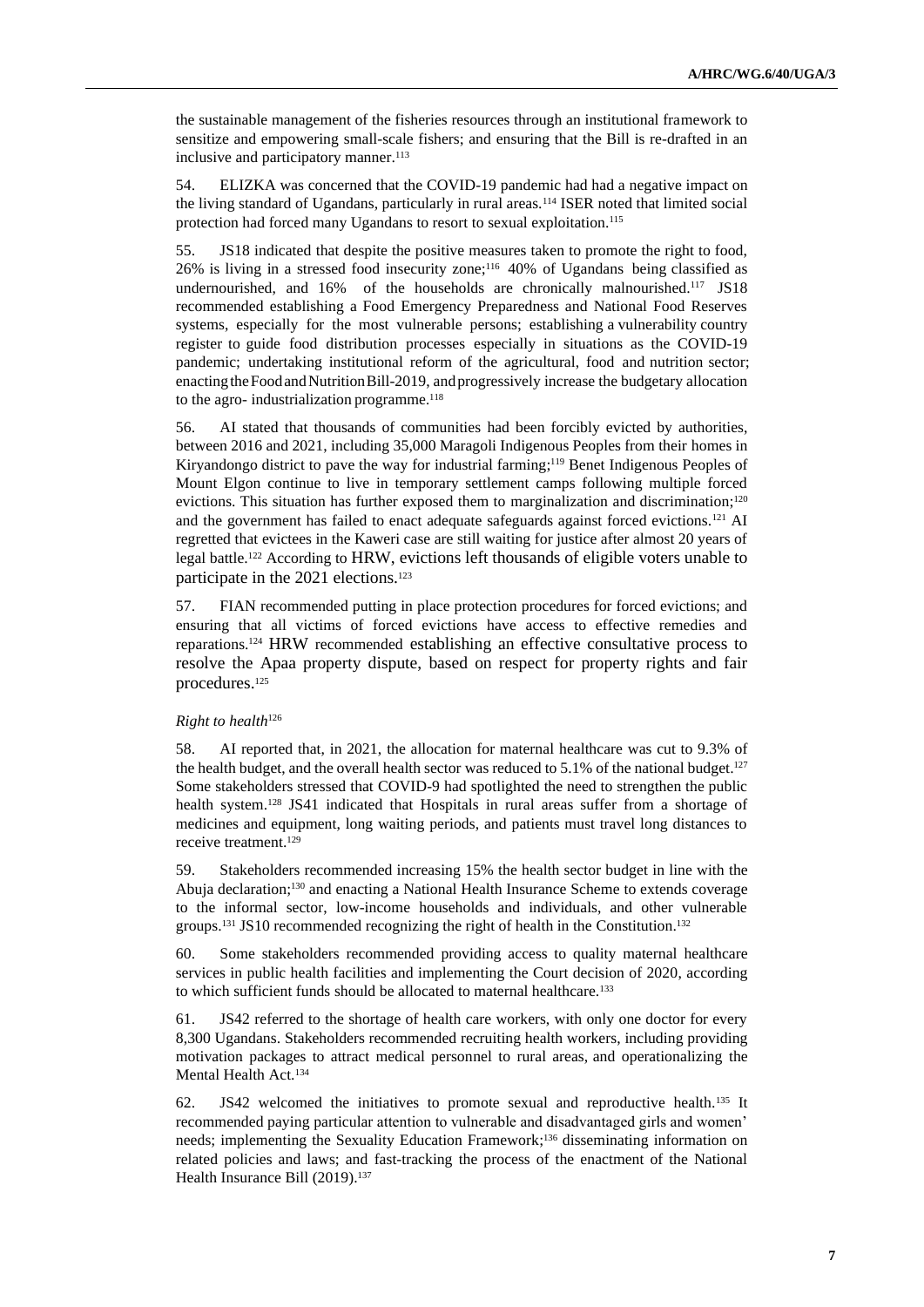63. JS41 stated that sex workers encounter discrimination in accessing the health care system.<sup>138</sup> It recommended strengthening human rights training for health workers on issues concerning marginalized persons within the healthcare system.<sup>139</sup> ADF recommended improving healthcare access for women from poor and/or rural backgrounds.<sup>140</sup>

64. According to AI and ISER, Uganda had been slow in rolling out the National Deployment Vaccination Plan.<sup>141</sup> It recommended that COVID-19 prevention measures comply with Uganda's obligations under international law; prioritize vulnerable persons and groups along with the COVID-19 response, including through the National Deployment Vaccination Plan; and ensure good quality COVID-19 vaccines are available to all. 142

#### *Right to education*<sup>143</sup>

65. According to several organizations, the funding of the education sector continued to be reduced, thus affecting the quality of education; and schools are operating without enough human resources and with infrastructural constraints.<sup>144</sup> They recommended increasing the education sector budget,<sup>145</sup> equipping the public education system,<sup>146</sup> and implementing the National Teacher Policy 2019 to promote career development for teachers in rural areas.<sup>147</sup>

66. According to the same organizations, the growing weaknesses in the public education system delivery had opened space to the private sector without an adequate regulatory framework.<sup>148</sup> They recommended regulating the private education sector, including monitoring their compliance with education standards.<sup>149</sup>

67. ELIZKA and ISER were concerned about the gap between school enrolment in rural and urban areas, particularly in secondary education.<sup>150</sup> They recommended guarantying universal access to quality primary and secondary education free of any charges or indirect costs.<sup>151</sup>

68. ISER indicated that the prolonged school closures due to COVID-19 affected millions of students, leading many to drop out.<sup>152</sup> HRW and JS42 recommended increasing education allocations; ensuring that children deprived of school during the pandemic can continue education;<sup>153</sup> reviewing the Universal Primary Education and Universal Secondary Education policies to, among others, address low completion rates.<sup>154</sup> JS13 recommended implementing a national digital agenda to ensure access to online learning for all.<sup>155</sup>

69. JS13 stated that cultural norms still hamper progress in education for many girls and young women.<sup>156</sup> Stakeholders recommended implementing the policy of allowing teenage mothers to return to school after giving birth;<sup>157</sup> providing sanitary towels to all girls undergoing menstruation; ensuring the provision of toilettes for girls in all schools;<sup>158</sup> expediting the approval of the "Inclusive Education" policy,<sup>159</sup> and adopting the National School Health Policy and Adolescent Health Policy.<sup>160</sup>

70. JS31 recommended building schools closer to indigenous communities to eliminate barriers for children travelling long distances to access education.<sup>161</sup>

#### **4. Rights of specific persons or groups**

#### *Women*<sup>162</sup>

71. Several stakeholders were concerned about the increased rates of sexual and gender violence during the COVID-19 lockdown and regretted that the responsive measures to COVID-19 were not aligned with the specific needs of women and girls, exposing them to economic insecurity poverty, abuses and exploitation. They also regretted that most of the cases were unreported, and the victims lack adequate protection and support measures.<sup>163</sup> They recommended providing legal protection for victims of sexual and gender-based violence; increasing the number of emergency shelters for victims to cover more districts,<sup>164</sup> and of youth-friendly health centres, in communities and schools, to encourage young women and girls to report cases of violence; bringing perpetrators to justice; ensuring proper enforcement of laws protecting women and girls from violence; <sup>165</sup> and incorporating in the Domestic Violence Law marital rape.166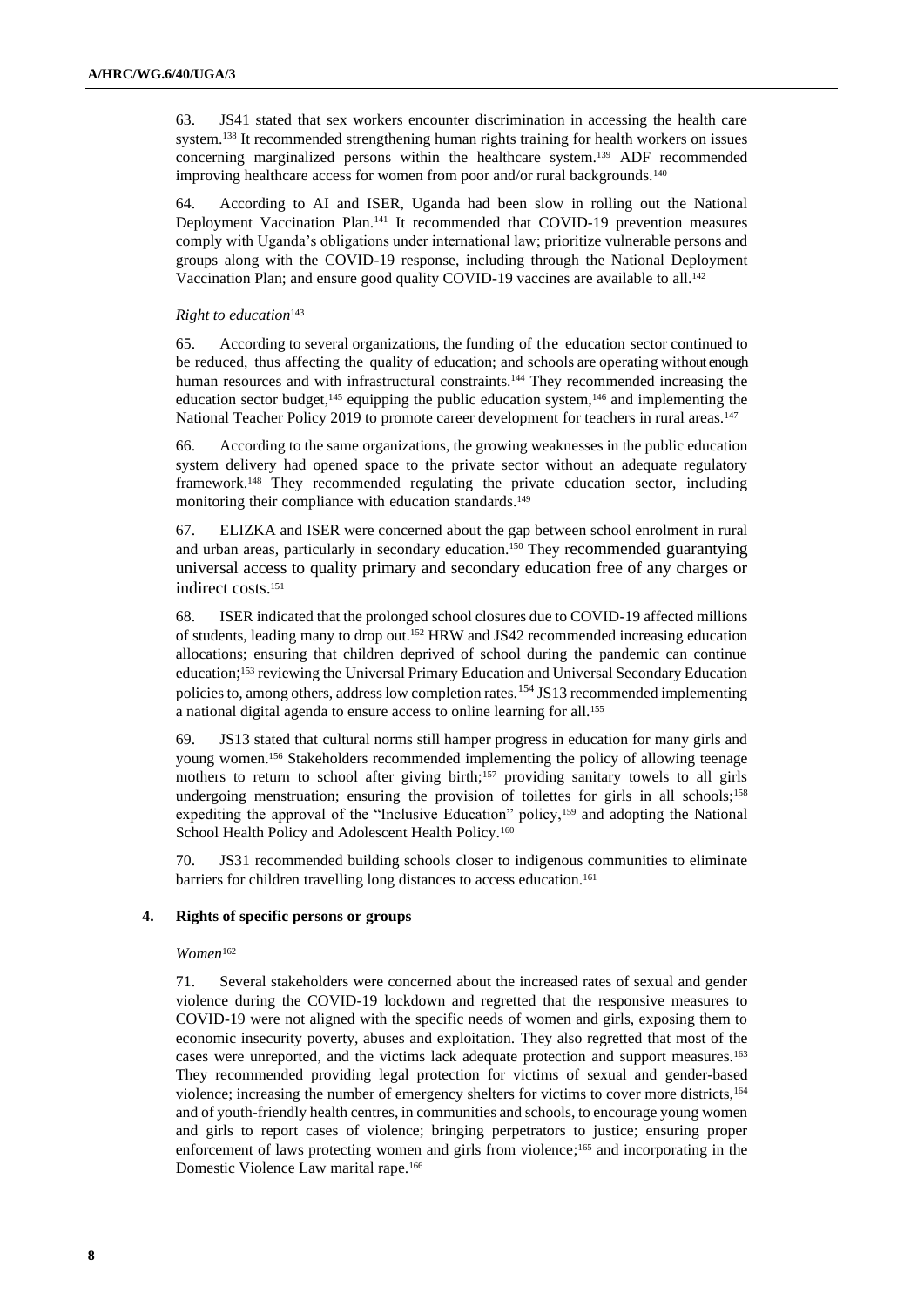72. Some stakeholders regretted that the Prohibition of Female Genital Mutilation Act had not been sufficiently implemented, and this practice persisted in some parts of the country.<sup>167</sup> They recommended carrying out awareness-raising campaigns and other measures to address the socio-economic and cultural factors allowing the prevalence of FGM.<sup>168</sup>

73. JS23 regretted that thirteen years since the end of the conflict in the North, Uganda has not sufficiently responded to the needs of conflict-related sexual violence survivors.<sup>169</sup> JS23 recommended investigating and prosecuting all perpetrators for conflict-related sexual and gender-based violence, providing access to free and comprehensive medical and psychological care for survivors and reparations to victims.<sup>170</sup>

74. JS41 and MAAT stated that patriarchal authority and the traditional view of women limit their ability to enjoy their rights without discrimination.<sup>171</sup> For example, although the Land Act provided legal protection to a spouse to occupy family land, women continued to be dispossessed of land since they were either forced to give consent or were too poor to pursue legal remedies following the unlawful sale.<sup>172</sup> They regretted that issuing or transferring of a passport also requires the husband's written consent. They recommended developing systems for issuing passports, abolishing the husband's consent requirement,<sup>173</sup> and developing women's ability to enter into credit and financial transactions. They also recommended expediting the implementation of policies and laws on non-discrimination and ensuring girls and women's participation in key national processes; reviewing all policies, programmes and laws that are discriminatory; improving coordination of ministries working on women rights; and passing the Marriage and Divorce Bill as recommended by CEDAW.<sup>174</sup>

75. Various stakeholders noted with concern that many women hesitated to participate in elective processes because of the high level of electoral violence that targeted them.<sup>175</sup> They recommended that the 11<sup>th</sup> Parliament formulate progressive electoral reforms to enhance women's participation in political leadership and increasing the percentage of women in public service through strategic affirmative action at the senior management level.<sup>176</sup>

#### *Children*<sup>177</sup>

76. SOS-Children's village noted that many children lived outside of protective family care or in situations at risk.<sup>178</sup> JS28 and JS13 were alarmed at the high rates of violence experienced by children, including at schools.<sup>179</sup> They reported that COVID-19 lockdowns increased rates of child violence and abuse.<sup>180</sup> They recommended bringing all perpetrators to justice; developing an early detection mechanism for violence against children; supporting social services to children and families in situations of vulnerability; and circulating childfriendly education material on reporting mechanisms.<sup>181</sup>

77. Various stakeholders were concerned that the economic impact of the COVID-19 pandemic, together with school closures and inadequate government assistance, was pushing children into exploitative and dangerous child labour, which disproportionately affects females. They also noted that many children and adolescents who were temporarily out of school because of the lockdowns have permanently dropped out; and were particularly concerned about increasing cases of teenage pregnancies, rape, and incest. They reported that girls have tried to terminate themselves unwanted pregnancies.<sup>182</sup> SOS-Children's-Village recommended supporting emergency response and management of COVID-19 through risk communication and community engagement, mental health and psychosocial support to children and young people.<sup>183</sup>

78. HRW recommended ensuring that children benefit from adequate social security, progressively introducing universal child allowances; and passing laws requiring companies to conduct human rights due diligence throughout their global supply chains to ensure they are not contributing to child labour or other rights abuses.<sup>184</sup> Stakeholders recommended repealing laws prohibiting access to safe abortion;<sup>185</sup> and implement the Standards and Guidelines for Reduction of Maternal Mortality and Morbidity due to Unsafe Abortion.<sup>186</sup>

79. JS1 reported that, despite legislation prohibiting corporal punishment, it is still used by many parents and teachers as the primary form of discipline.<sup>187</sup> JS15 recommended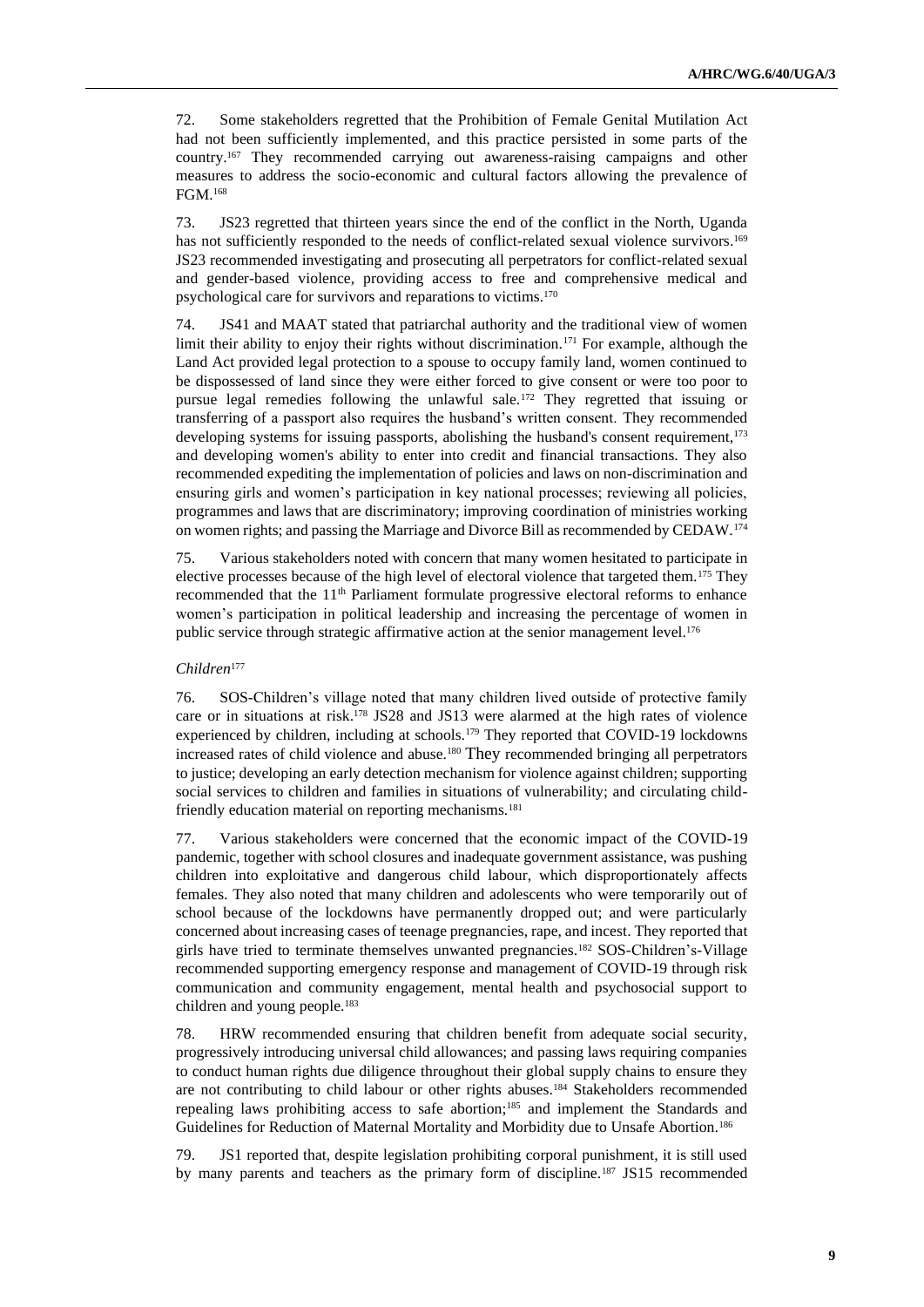enacting a law to prohibit all corporal punishment of children in all settings and repeal any legal defence allowing its use.<sup>188</sup>

80. HRW was concerned that child and forced marriages persist in Uganda.<sup>189</sup> Stakeholders recommended enacting legislation setting a minimum marriage age of 18 for both spouses,<sup>190</sup> and fast-tracking the implementation of the National Strategy to End Child Marriage and Teenage Pregnancy in Uganda.<sup>191</sup>

81. Stakeholders recommended mmonitoring schools to ensure girls are not discriminated against or excluded due to pregnancy or parenthood; implementing existing policies under the National Sexuality Education Framework; and ensuring that sexuality education complies with international human rights standards.<sup>192</sup>

#### *Persons with disabilities*<sup>193</sup>

82. Some organizations welcomed the adoption of the Persons with Disabilities Act in 2020. They recommended implementing the Act and related policies, under SDG4, by allocating an appropriate national budget while paying attention to the children with disabilities' needs;<sup>194</sup> undertaking a comprehensive national awareness-raising plan about the rights of persons with disabilities;<sup>195</sup> strengthening the capacity of ministries, departments and agencies on disability issues to enhance their inclusion in planning;<sup>196</sup> and establishing affirmative action mechanisms to enable persons with disabilities to compete more favourably in job markets.<sup>197</sup>

83. HRW was concerned that people with psychosocial disabilities in Uganda could be shackled. It recommended to ban shackling; and create and implement a deinstitutionalization policy with a time-bound action plan for de-institutionalization, based on the values of equality, independence, and inclusion for persons with disabilities. 198

#### *Minorities and indigenous peoples*<sup>199</sup>

84. JS31 reported that indigenous and minority peoples in Uganda face barriers in access to basic services, resulting from discrimination, difficulties for accessing its physical environment, and access to information and communication challenges.<sup>200</sup> JS31 regretted the lack of sufficient health centres and health workers in indigenous communities, making their mortality rates worse.<sup>201</sup>

85. Some organisations indicated that 49.8% of Batwa never went to school according to a population census, and only 0.3 % of Batwa had tertiary/University education. Moreover, indigenous peoples, including the Batwa and Benet, have lost their lands to conservation without inadequate compensation or resettlement, limiting their ability to generate income. They regretted that the limited access to cultural resources in the protected areas resulted in a loss of the cultural identity of several indigenous peoples.<sup>202</sup>

86. The same organizations recommended acknowledging the historical injustice faced by the indigenous peoples and adopt national legislation, policies and affirmative action to address the landlessness, marginalization, and discrimination faced by indigenous peoples.<sup>203</sup> They also recommended developing teaching materials in indigenous languages; $204$ facilitating the accessing of indigenous peoples, especially the Batwa, to cultural sites; engaging indigenous peoples in policy-making processes to ensure that they benefit from specifically targeted programmes; recognizing indigenous peoples in the Constitution; Ratifying ILO Convention 169; Publicly endorsing the UN Declaration on the Rights of Indigenous Peoples; and inviting the UN Special Rapporteur on the Rights of Indigenous Peoples to visit Uganda.<sup>205</sup>

#### *Migrants, refugees, asylum seekers and internally displaced persons*<sup>206</sup>

87. AI acknowledged Uganda's refugee hosting model as one of the most progressive in the world.<sup>207</sup> It regretted, however, that the government closed the country's borders in response to the COVID-19 pandemic.<sup>208</sup> AI recommended continuing to seek international cooperation and peaceful resolution to conflicts in neighbouring countries to ensure that refugees are provided with shelter and protection.209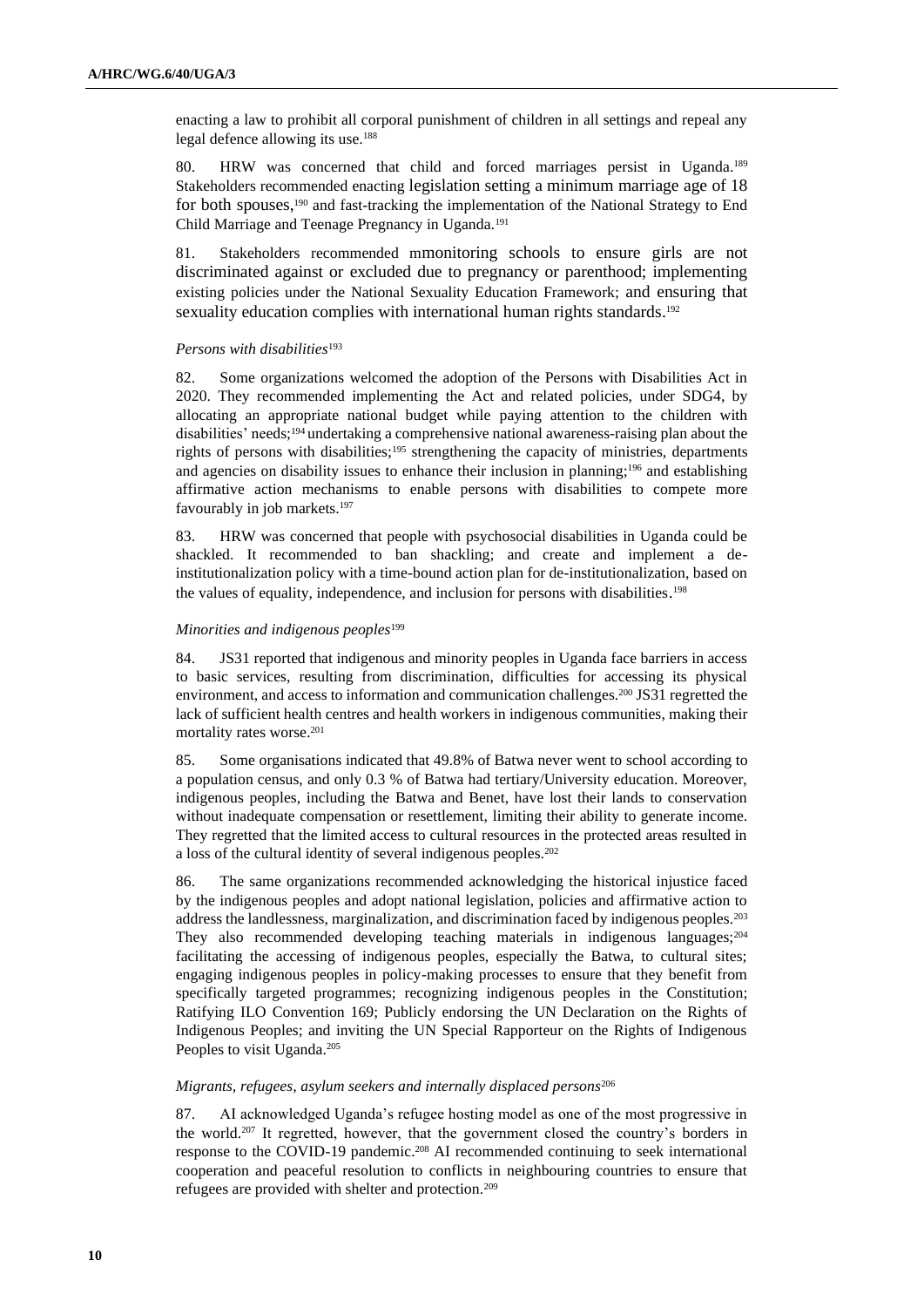88. JS27 indicated that in 2015, the Constitutional Court ruled that refugees can acquire Ugandan citizenship by naturalization and not by registration. However, refugees still faced challenges in successfully naturalizing due to the broad discretionary power of the authorities to determine whether to approve naturalization applications.<sup>210</sup> JS27 recommended facilitating access to nationality for protracted refugees and their descendants and adopting legal reforms that provide access to citizenship for those without access to other citizenship.<sup>211</sup>

89. JS30 recommended enhancing access to education services in refugee and postconflict communities; and supporting and strengthening girl child education in refugee settlements.<sup>212</sup>

#### *Stateless persons*<sup>213</sup>

90. JS27 regretted that Uganda does not have a dedicated statelessness determination procedure, and no safeguards exist in national law to prevent statelessness or adequately protect stateless persons.<sup>214</sup> In particular, JS27 was concerned that children faced the risk of statelessness due to discriminatory laws, inter-generational statelessness; and Uganda's week birth registration system.<sup>215</sup> It also referred to the situation of Children Born of War.<sup>216</sup> Stakeholders recommended amending relevant legislation to recognize the right of children born in Uganda to citizenship, if they would otherwise be stateless; enacting procedural reforms to facilitate universal birth registration by making the process free for all; and removing fines for late birth registration; establishing mobile registration units and raising awareness among the population on the importance of birth registration.<sup>217</sup>

#### *Notes*

<sup>1</sup> The stakeholders listed below have contributed information for this summary; the full texts of all original submissions are available at: [www.ohchr.org.](http://www.ohchr.org/) *Civil* society

| Civil society            |                                                                 |
|--------------------------|-----------------------------------------------------------------|
| Individual submissions:  |                                                                 |
| <b>ACCU</b>              | Anti-Corruption Coalition Uganda;                               |
| <b>ADF</b> International | ADF International (Switzerland);                                |
| <b>ADH</b>               | Agence pour les droits de l'homme (Switzerland);                |
| <b>AHR</b>               | The Advocates for Human Rights (United States of America);      |
| AI                       | Amnesty International (United Kingdom of Great Britain and      |
|                          | Northern Ireland);                                              |
| EAWAD                    | Education with a Difference - Platform (Uganda);                |
| <b>ECLJ</b>              | European Centre for Law and Justice (France);                   |
| Elizka                   | Elizka Relief Foundation (Ghana);                               |
| FIAN Uganda              | FIAN Uganda (Uganda);                                           |
| <b>HRF</b>               | Human Rights Foundation (United States of America);             |
| <b>HRW</b>               | Human Rights Watch (Switzerland);                               |
| <b>ICAN</b>              | International Campaign to Abolish Nuclear Weapons               |
|                          | (Switzerland);                                                  |
| <b>IHR</b> Council       | IHR Council (United States of America);                         |
| <b>ISER</b> Uganda       | Initiative for Social and Economic Rights (Uganda);             |
| JAI                      | Just Atonement Inc. (United States of America);                 |
| IAL                      | Lawyers for Lawyers (Netherlands);                              |
| <b>LASPNET</b>           | Legal Aid Service Providers Network (Uganda);                   |
| <b>MAAT</b>              | MAAT Foundation for Peace, Development and Human                |
|                          | Rights (Egypt);                                                 |
| SOS CV Uganda            | SOS Children's Villages Uganda (Uganda);                        |
| <b>UWONET</b>            | Uganda Women's Network (Uganda).                                |
| Joint Submissions        |                                                                 |
| JS1                      | <b>Joint submission 1 submitted by: Uganda Child Rights NGO</b> |
|                          | Network (Uganda);                                               |
| JS <sub>2</sub>          | Joint submission 2 submitted by: Access Now and Africa          |
|                          | Freedom of Information Centre (United States of                 |
|                          | America/Uganda);                                                |
| JS3                      | Joint submission 3 submitted by: Africa Freedom of              |
|                          | Information Centre and National Coalition for Human Rights      |
|                          |                                                                 |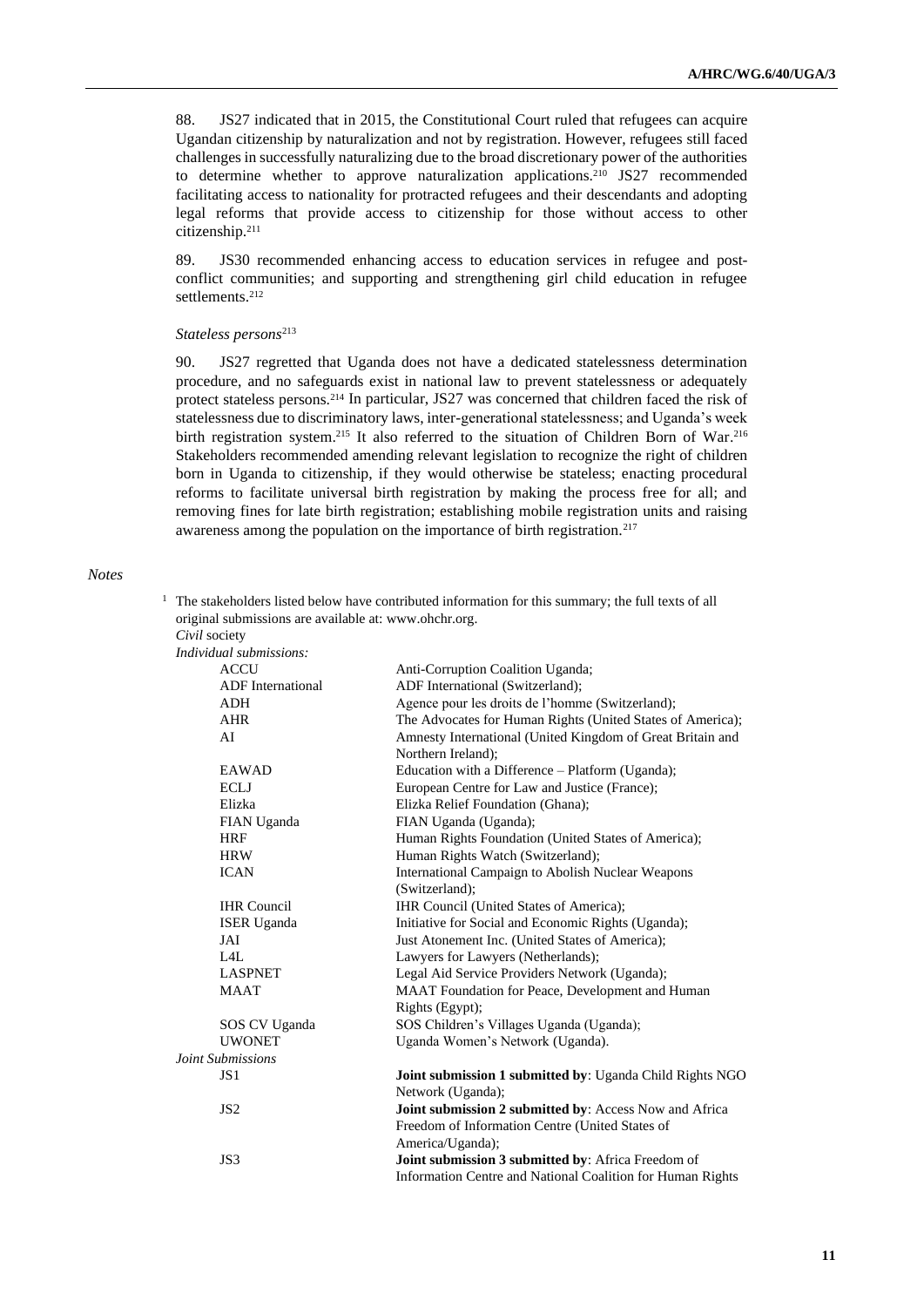| JS4             | Defenders (Uganda);<br>Joint submission 4 submitted by: The Anti-Corruption<br>Coalition Uganda, The Civil Society Budget Advocacy Group,<br>Uganda Debt Network, The Southern and Eastern Africa<br>Trade Information and Negotiations Institute, Action AID,<br>African Freedom of Information Centre, Transparency                                                                                                                                                                                                                                                                                                                                                                                                                                |
|-----------------|------------------------------------------------------------------------------------------------------------------------------------------------------------------------------------------------------------------------------------------------------------------------------------------------------------------------------------------------------------------------------------------------------------------------------------------------------------------------------------------------------------------------------------------------------------------------------------------------------------------------------------------------------------------------------------------------------------------------------------------------------|
| JS5             | International, Strategic Forecast Uganda (Uganda);<br>Joint submission 5 submitted by: Africa Institute for Energy<br>Governance, Action for Rural Women's Empowerment,<br>Center for Constitutional Governance, Civic Response on<br>Environment and Development, Civil Society Coalition on Oil<br>and Gas, Community Transformation Foundation Network,<br>Ecological Trends Alliance, Environment Shield,<br>Environmental Governance Institute, Friends with<br>Environment in Development, Friends of Zoka, Guild<br>Presidents' Forum on Governance, Oil Refinery Residents<br>Association, World Voices Uganda, Youth for Green<br>Communities (Uganda);                                                                                     |
| JS <sub>6</sub> | Joint submission 6 submitted by: Foundation for Human<br>Rights Initiative and the World Coalition Against the Death                                                                                                                                                                                                                                                                                                                                                                                                                                                                                                                                                                                                                                 |
| JS7             | Penalty (United States of America);<br>Joint submission 7 submitted by: Resource Rights Africa,<br>The Uganda Consortium on Corporate Accountability,<br>Community Integrated Development Initiatives, Twerwaneho<br>Listeners Club, Buliisa Initiative for Rural Development<br>Organisation, Centre for Economic Social Cultural Rights in<br>Africa, Karamoja Development Forum, Transparency<br>International Uganda, The Advocates Coalition for<br>Development and Environment, ActionAid International<br>Uganda, The Civil Society Coalition on Oil and Gas,<br>Karamoja Miners Association, Advocates for Natural<br>Resources and Development, The Northern Albertine Network<br>on Environment and Petroleum, Bunyoro Albertine Petroleum |
| JS8             | Network on Environmental Conservation (Uganda);<br>Joint submission 8 submitted by: The Cross-Cultural<br>Foundation-Uganda: Ker Kwaro Acholi cultural institution,<br>Alur Kingdom, Rwebisengo Widows Cultural Association, Go<br>Culture Africa, Historic Buildings Conservation Trust,<br>Historic Resources Conservation Initiatives, TEENS Uganda,<br>Buganda Heritage and Tourism Board, Uganda Community<br>Tourism Association, Shalom Arts (Uganda);                                                                                                                                                                                                                                                                                        |
| JS9             | Joint submission 9 submitted by: Center for Constitutional<br>Governance, Reach A Hand Uganda and the Youth Human<br>Rights Defenders (Uganda);                                                                                                                                                                                                                                                                                                                                                                                                                                                                                                                                                                                                      |
| <b>JS10</b>     | Joint submission 10 submitted by: Center for Health, Human<br>Rights and Development and its 33 contributors (Uganda);                                                                                                                                                                                                                                                                                                                                                                                                                                                                                                                                                                                                                               |
| JS11            | Joint submission 11 submitted by: CIVICUS: World<br>Alliance for Citizen Participation, Foundation for Human<br>Rights Initiative, Justice Access Point Uganda, African<br>Institute for Investigative Journalism (South Africa/Uganda);                                                                                                                                                                                                                                                                                                                                                                                                                                                                                                             |
| JS12            | Joint submission 12 submitted by: Cultural Survival,<br>American Indian Law Clinic of the University of Colorado,<br>Support for Women in Agriculture and Environment (United<br>States of America/Uganda);                                                                                                                                                                                                                                                                                                                                                                                                                                                                                                                                          |
| JS13            | Joint submission 13 submitted by: Education Advocacy with<br>a Difference - Platform and Uwezo Uganda (Uganda);                                                                                                                                                                                                                                                                                                                                                                                                                                                                                                                                                                                                                                      |
| JS14            | Joint submission 14 submitted by: Human Rights Center<br>Uganda, National Coalition for Human Right Defenders<br>Uganda, The East and Horn of Africa Human Rights                                                                                                                                                                                                                                                                                                                                                                                                                                                                                                                                                                                    |
| JS15            | Defenders Project (Uganda);<br>Joint submission 15 submitted by: End Corporal Punishment<br>and the Global Partnership to End Violence Against Children<br>(United States of America);                                                                                                                                                                                                                                                                                                                                                                                                                                                                                                                                                               |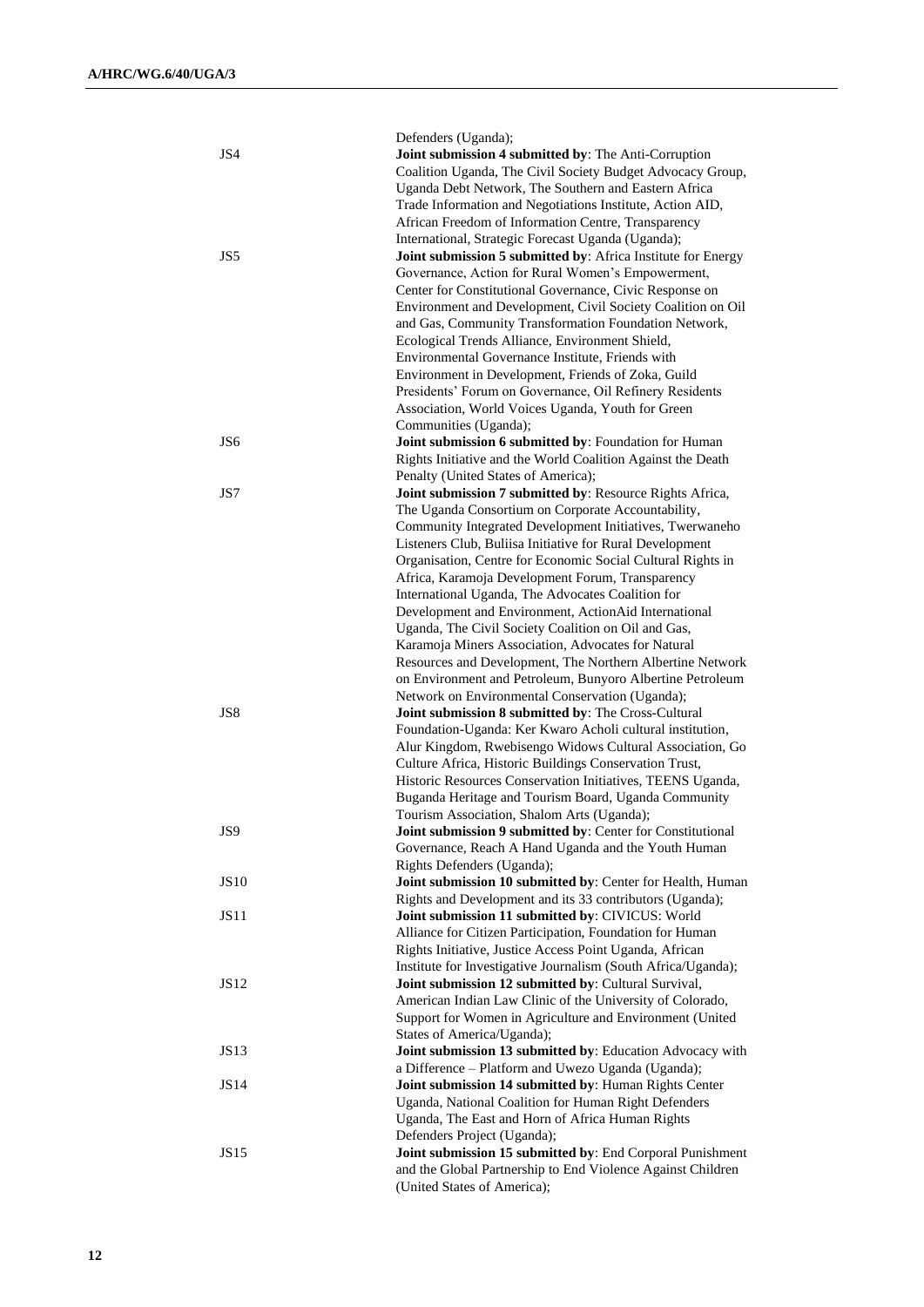| <b>JS16</b> | Joint submission 16 submitted by: Foundation for Human                                                             |
|-------------|--------------------------------------------------------------------------------------------------------------------|
|             | Rights Initiative, African Centre for Treatment and                                                                |
|             | Rehabilitation of Torture Victims, National Coalition for                                                          |
|             | Human Rights Defenders Uganda and Chapter Four Uganda                                                              |
|             | (Uganda);                                                                                                          |
| <b>JS17</b> | Joint submission 17 submitted by: Franciscans International,                                                       |
|             | John Paul II Justice and Peace Centre, The Bright Doves of St.                                                     |
|             | Francis, Caritas Kampala, Ugandan Joint Christian Council                                                          |
|             | (Switzerland/Uganda);                                                                                              |
| <b>JS18</b> | Joint submission 18 submitted by: The Food Rights                                                                  |
|             | Alliance, The Southern and Eastern Africa Trade Information                                                        |
|             | and Negotiations Institute, Caritas Uganda, Community                                                              |
|             | Integrated Development Initiatives and National Youth                                                              |
|             | Advocacy Platform, Uganda Common Voice Farmers'                                                                    |
|             | Platform, Civil Society Budget Advocacy Group, Slow Food                                                           |
|             | Uganda, Hunger Project, Uganda Forum for Agricultural                                                              |
|             | Advisory Services, Eastern and Southern Africa Small Scale                                                         |
|             | Farmers' Forum and Consumers' Education Trust (Uganda);                                                            |
| <b>JS19</b> | Joint submission 19 submitted by: She Leads - Consortium                                                           |
|             | Uganda: Terre des Hommes- Netherlands, Plan International                                                          |
|             | Uganda, The African Women's Development and                                                                        |
|             | Communication Network, Girl-Up Initiative Uganda, Global                                                           |
|             | learning for Sustainability, Integrated Disabled Women                                                             |
|             | Activities, Trailblazers Mentoring Foundation, Youth                                                               |
|             | Advocacy and Development Network, Karamoja Women                                                                   |
|             | Umbrella Association, Multi Community Based Development                                                            |
|             | Initiative (Switzerland/Uganda);                                                                                   |
| <b>JS20</b> | Joint submission 20 submitted by: Global Rights Alert and                                                          |
| <b>JS21</b> | the Civil Society Coalition on Oil and Gas (Uganda);                                                               |
|             | Joint submission 21 submitted by: Platform for Labour                                                              |
|             | Action; Refugee Law Project, The Anti-Corruption Coalition                                                         |
|             | Uganda, The Southern and Eastern Africa Trade Information<br>and Negotiations Institute, Action Aid Uganda, Uganda |
|             | Consortium on Corporate Accountability, Initiative for Social                                                      |
|             | and Economic Rights, National Coalition of Human Rights                                                            |
|             | Defenders-Uganda (Uganda);                                                                                         |
| <b>JS22</b> | Joint submission 22 submitted by: Human Rights Network                                                             |
|             | for Journalists Uganda, Freedom of Expression Hub, the                                                             |
|             | Collaboration on International ICT Policy in East Africa                                                           |
|             | (Uganda);                                                                                                          |
| <b>JS23</b> | Joint submission 23 submitted by: The International Center                                                         |
|             | for Transitional Justice, Avocats Sans Frontières, African                                                         |
|             | Youth Initiative Network, The Refugee Law Project (Uganda);                                                        |
| <b>JS24</b> | Joint submission 24 submitted by: The Uganda Library and                                                           |
|             | Information Association and the International Federation of                                                        |
|             | Library Associations and Institutions (Netherlands/Uganda);                                                        |
| JS25        | Joint submission 25 submitted by: Advocates Coalition for                                                          |
|             | Development and Environment, Environmental Alert, The                                                              |
|             | National Coalition of Human Rights Defenders-Uganda,                                                               |
|             | Uganda Coalition for Sustainable Development, Green Watch                                                          |
|             | Uganda, Action Coalition on Climate Change, ECOTRUST,                                                              |
|             | Green Watch, Kabarole NGO/CBO Association, Youth Go                                                                |
|             | Green, Kikandwa Environmental Association, Smart Youth                                                             |
|             | Network, Ecological Trends Alliance, The Environmental                                                             |
|             | Shield, TEENS Uganda, Acholi Renaissance Youth                                                                     |
|             | Association, Friends of Zoka, AUPWAE, and Uganda                                                                   |
|             | Conservation Society (Uganda);                                                                                     |
| <b>JS26</b> | Joint submission 26 submitted by: International Refugee                                                            |
|             | Rights Initiative, Minority Rights Group, The Uganda Child                                                         |
|             | Rights NGO Network, the International Centre for                                                                   |
|             | Transitional Justice, and the Institute on Statelessness and                                                       |
|             | Inclusion (Netherlands/Uganda);                                                                                    |
| <b>JS27</b> | Joint submission 27 submitted by: International Refugee                                                            |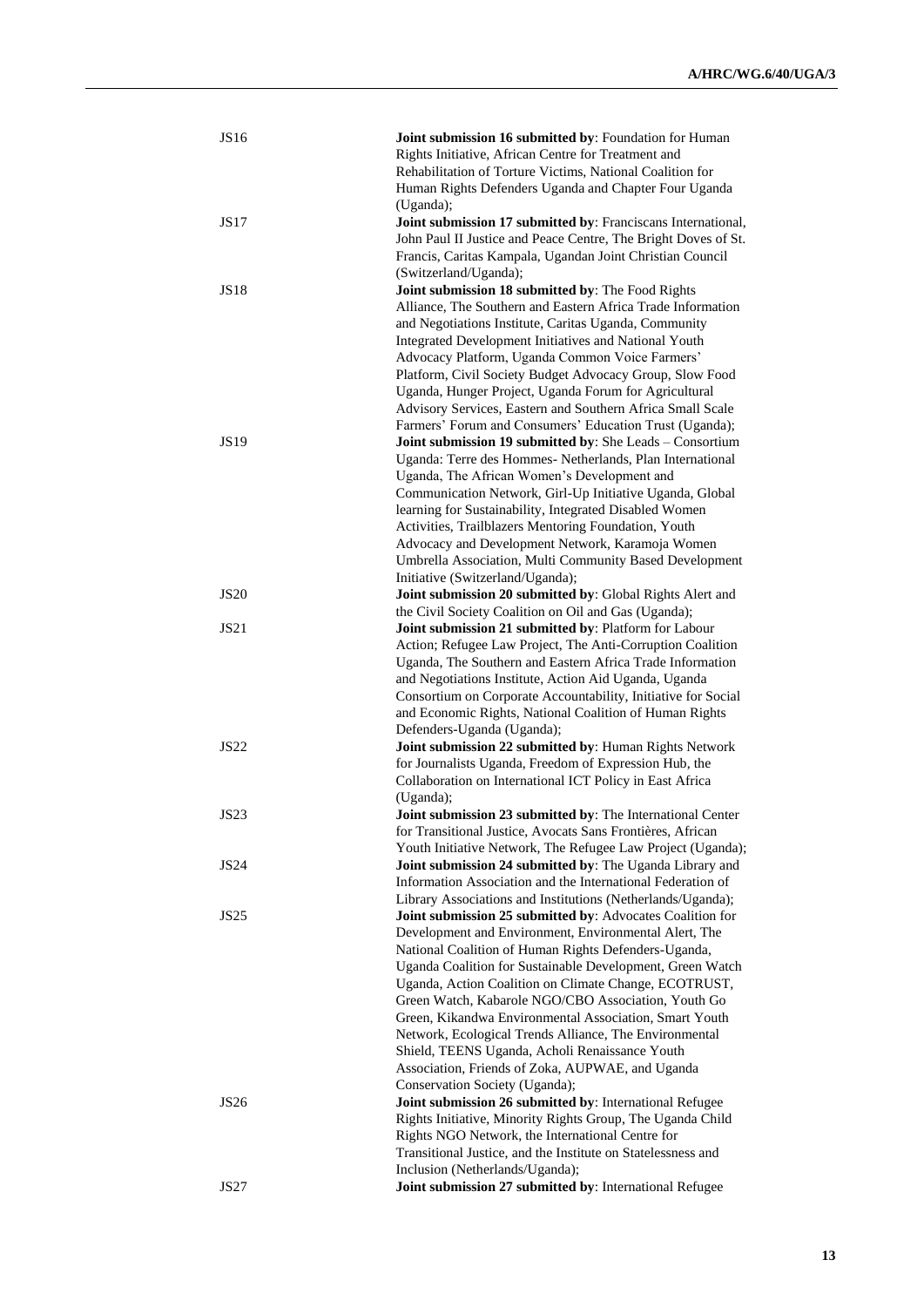|             | Rights Initiative, Minority Rights Group, The Uganda Child                                                          |
|-------------|---------------------------------------------------------------------------------------------------------------------|
|             | Rights NGO Network, the International Centre for                                                                    |
|             | Transitional Justice and the Institute on Statelessness and                                                         |
| <b>JS28</b> | Inclusion (Uganda);<br>Joint submission 28 submitted by: Jubilee Campaign and Set                                   |
|             | My People Free (United States of America/United Kingdom                                                             |
|             | of Great Britain and Northern Ireland);                                                                             |
| <b>JS29</b> | Joint submission 29 submitted by: Legal Aid Service                                                                 |
|             | Providers Network, Uganda Law Society and National                                                                  |
|             | Coalition of Human Rights Defenders Uganda (Uganda);                                                                |
| <b>JS30</b> | Joint submission 30 submitted by: Civil society                                                                     |
|             | organisations for refugees and asylum seekers (Uganda);                                                             |
| <b>JS31</b> | Joint submission 31 submitted by: Minority Rights Group                                                             |
|             | International, Maragoli Community Association, the Benet                                                            |
|             | Lobby Group, North Karamoja Indigenous Minority Group                                                               |
|             | Platform, African International Christian Ministries, United                                                        |
|             | Organization for Batwa Development in Uganda, Action for<br>Batwa Empowerment Group, the ELIANA R's and JAMP        |
|             | Banyabindi Foundation, Buliisa District Union of Persons                                                            |
|             | with Disabilities, Tapac Integrated Development Organization                                                        |
|             | and Mount Elgon Benet Indigenous Ogiek Group (United                                                                |
|             | Kingdom of Great Britain and Northern Ireland/Uganda);                                                              |
| <b>JS32</b> | Joint submission 32 submitted by: Action for Batwa                                                                  |
|             | Empowerment, African International Christian Ministry,                                                              |
|             | Bagungu Community Women Association, Benet Lobby                                                                    |
|             | Group, Bugungu Heritage and Information Centre, ELIANA                                                              |
|             | R's & JAMP Banyabindi Foundation, Maragoli Community                                                                |
|             | Association, Minority Rights Group International, Mount                                                             |
|             | Elgon Benet Indigenous Ogiek Group, North Karamoja                                                                  |
|             | Indigenous Minority Group Platform, Rwenzori<br>Empowerment Programs of Transformation and Action, Tapac            |
|             | Intergrated Development Organization, United Organization                                                           |
|             | for Batwa Development in Uganda (United Kingdom of Great                                                            |
|             | Britain and Northern Ireland/Uganda);                                                                               |
| <b>JS33</b> | Joint submission 33 submitted by: National Coalition for                                                            |
|             | Human Rights Defenders - Uganda and its 300 other                                                                   |
|             | contributors (Uganda);                                                                                              |
| <b>JS34</b> | Joint submission 34 submitted by: Akahata - Equipo de                                                               |
|             | Trabajo en Sexualidades y Géneros (Argentina);                                                                      |
| <b>JS35</b> | Joint submission 35 submitted by: The National Union of                                                             |
|             | Disabled Persons of Uganda and its contributors (Uganda);                                                           |
| <b>JS36</b> | Joint submission 36 submitted by: Right Livelihood Award<br>Foundation and Martin Ennals Foundation (Switzerland);  |
| <b>JS37</b> | Joint submission 37 submitted by: The PACT, Girls Awake                                                             |
|             | Foundation, Peer to Peer Uganda and Sexual Rights Initiative                                                        |
|             | (Uganda/Canada);                                                                                                    |
| <b>JS38</b> | Joint submission 38 submitted by: Collaboration on                                                                  |
|             | International ICT Policy for East and Southern Africa and                                                           |
|             | Small Media (Uganda/United Kingdom of Great Britain and                                                             |
|             | Northern Africa);                                                                                                   |
| <b>JS39</b> | Joint submission 39 submitted by: The Uganda LBQ Loose                                                              |
|             | Network, CREA and the Sexual Rights Initiative                                                                      |
|             | (Uganda/Canada);                                                                                                    |
| <b>JS40</b> | Joint submission 40 submitted by: Tranz Network Uganda:<br>Come Out Positive Test Club, Kuchu Shiners Uganda, Tranz |
|             | Network Uganda, Trans Youth Initiative Uganda, Initiative for                                                       |
|             | Rescue Uganda, Tomorrow Women in Sports, Rainbow                                                                    |
|             | Mirrors Uganda, Blessed Rwenzori Uganda, Lived Realities                                                            |
|             | Uganda, Rainbow Shadows Uganda, The Taala Foundation,                                                               |
|             | Transgender Equality Uganda, The Anna Foundation Uganda,                                                            |
|             | FEM Alliance Uganda, Sexual Minorities Uganda, Human                                                                |
|             | Rights Awareness and Promotion Forum;                                                                               |
| <b>JS41</b> | Joint submission 41 submitted by: Uganda Women's                                                                    |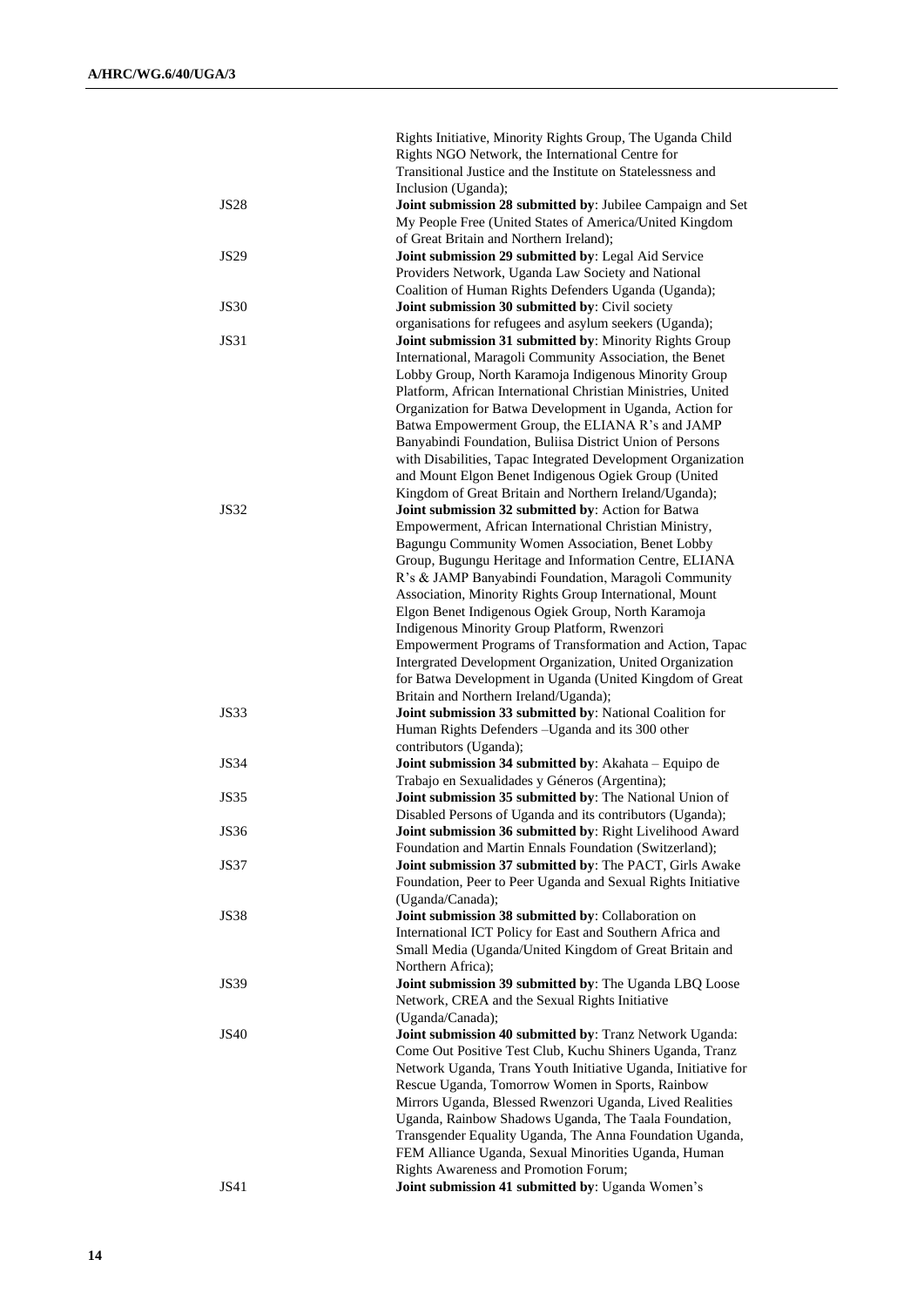| JS42                                                                                                                                                                                                                                                                                                                                                   | Network, The National Association of Women's Organisation<br>and the Uganda Association of Women Lawyers (Uganda);<br>Joint submission 42 submitted by: Uganda Women's<br>Network, National Association of Women's Organisation,<br>Federation of Women Lawyers in Uganda in consultation<br>with: Women Human Rights Defenders Network, Women<br>Pro-Bono Initiative, Kigezi Women in Development, Action<br>for Development, Albinism Umbrella, Center for Health,<br>Human Rights and Development, Cross Cultural Foundation<br>of Uganda, Femme Forte, Forum for African Women<br>Educationists, LANDNet, Legal Aid Service Providers<br>Network, National Coalition of Human Rights Defenders<br>Uganda, National Union of Women with Disabilities of<br>Uganda, Southern and Eastern Africa Trade Information and<br>Negotiations Institute, Tunaweza Children's Centre, Women<br>of Uganda Network, Women with a Mission, Women's<br>Democracy Network, Young Women's Alliance for Human<br>Rights (Uganda);                                                                                                   |
|--------------------------------------------------------------------------------------------------------------------------------------------------------------------------------------------------------------------------------------------------------------------------------------------------------------------------------------------------------|-----------------------------------------------------------------------------------------------------------------------------------------------------------------------------------------------------------------------------------------------------------------------------------------------------------------------------------------------------------------------------------------------------------------------------------------------------------------------------------------------------------------------------------------------------------------------------------------------------------------------------------------------------------------------------------------------------------------------------------------------------------------------------------------------------------------------------------------------------------------------------------------------------------------------------------------------------------------------------------------------------------------------------------------------------------------------------------------------------------------------|
| JS43                                                                                                                                                                                                                                                                                                                                                   | Joint submission 43 submitted by: The Salvation Army and<br>the World Evangelical Alliance (Switzerland);                                                                                                                                                                                                                                                                                                                                                                                                                                                                                                                                                                                                                                                                                                                                                                                                                                                                                                                                                                                                             |
| JS44                                                                                                                                                                                                                                                                                                                                                   | Joint submission 44 submitted by: The organisations<br>working on economic, social and cultural rights issues<br>(Uganda);                                                                                                                                                                                                                                                                                                                                                                                                                                                                                                                                                                                                                                                                                                                                                                                                                                                                                                                                                                                            |
| JS45                                                                                                                                                                                                                                                                                                                                                   | Joint submission 45 submitted by: Civil society<br>organisations working with lesbians, gay, bisexual,<br>transgenders and intersex persons: Blessed Rwenzori Uganda,<br>Coalition for Human Rights Education, Children of the Sun<br>Foundation, Come Out Positive Test Club, Freedom and<br>Roam Uganda, Community Empowerment Initiative Network,<br>Harm Reduction and Reproductive Health Initiative Mbarara,<br>Health and Rights Initiative, Holistic Organisation to Promote<br>Equality, Hope Focus Uganda, Human Rights Awareness and<br>Promotion Forum, Ice Breakers Uganda, Initiative for Rescue<br>Uganda, Kampus Liberty Uganda, Let's Walk Uganda, Lived<br>Realities Uganda, Mbarara Rise Foundation, Queer Women<br>Leaders Uganda, Rella Women's Foundation, Resilience<br>Uganda, Rwizi Network, Sexual Minorities Uganda, The<br>Robust Initiative for Promoting Human Rights, The Taala<br>Foundation, Trans Youth Initiative Uganda, Vijana Na<br>Children Foundation Uganda, Rainbow Shadows Uganda,<br>VOICE Uganda, Youth Fraternity for Change, and Youth on<br>Rock Foundation (Uganda). |
| National human rights institution<br><b>UHRC</b><br><sup>2</sup> UHRC, para. 5.<br><sup>3</sup> UHRC, para. 8.<br><sup>4</sup> UHRC, para. 10.<br>$5$ UHRC, para. 13.<br>$6$ UHRC, para. 17.<br><sup>7</sup> UHRC, para. 20.<br><sup>8</sup> UHRC, para. 27.<br><sup>9</sup> UHRC, para. 31.<br><sup>10</sup> UHRC, para. 32.<br>11<br>UHRC, para. 15. | Uganda Human Rights Commission (Uganda).                                                                                                                                                                                                                                                                                                                                                                                                                                                                                                                                                                                                                                                                                                                                                                                                                                                                                                                                                                                                                                                                              |
| 12<br>The following abbreviations are used in UPR documents:<br><b>ICERD</b><br><b>ICESCR</b>                                                                                                                                                                                                                                                          | International Convention on the Elimination of All Forms of<br>Racial Discrimination;<br>International Covenant on Economic, Social and Cultural                                                                                                                                                                                                                                                                                                                                                                                                                                                                                                                                                                                                                                                                                                                                                                                                                                                                                                                                                                      |
| <b>OP-ICESCR</b>                                                                                                                                                                                                                                                                                                                                       | Rights;<br>Optional Protocol to ICESCR;                                                                                                                                                                                                                                                                                                                                                                                                                                                                                                                                                                                                                                                                                                                                                                                                                                                                                                                                                                                                                                                                               |
| <b>ICCPR</b><br><b>ICCPR-OP1</b>                                                                                                                                                                                                                                                                                                                       | International Covenant on Civil and Political Rights;                                                                                                                                                                                                                                                                                                                                                                                                                                                                                                                                                                                                                                                                                                                                                                                                                                                                                                                                                                                                                                                                 |
| <b>ICCPR-OP 2</b>                                                                                                                                                                                                                                                                                                                                      | Optional Protocol to ICCPR;<br>Second Optional Protocol to ICCPR, aiming at the abolition of                                                                                                                                                                                                                                                                                                                                                                                                                                                                                                                                                                                                                                                                                                                                                                                                                                                                                                                                                                                                                          |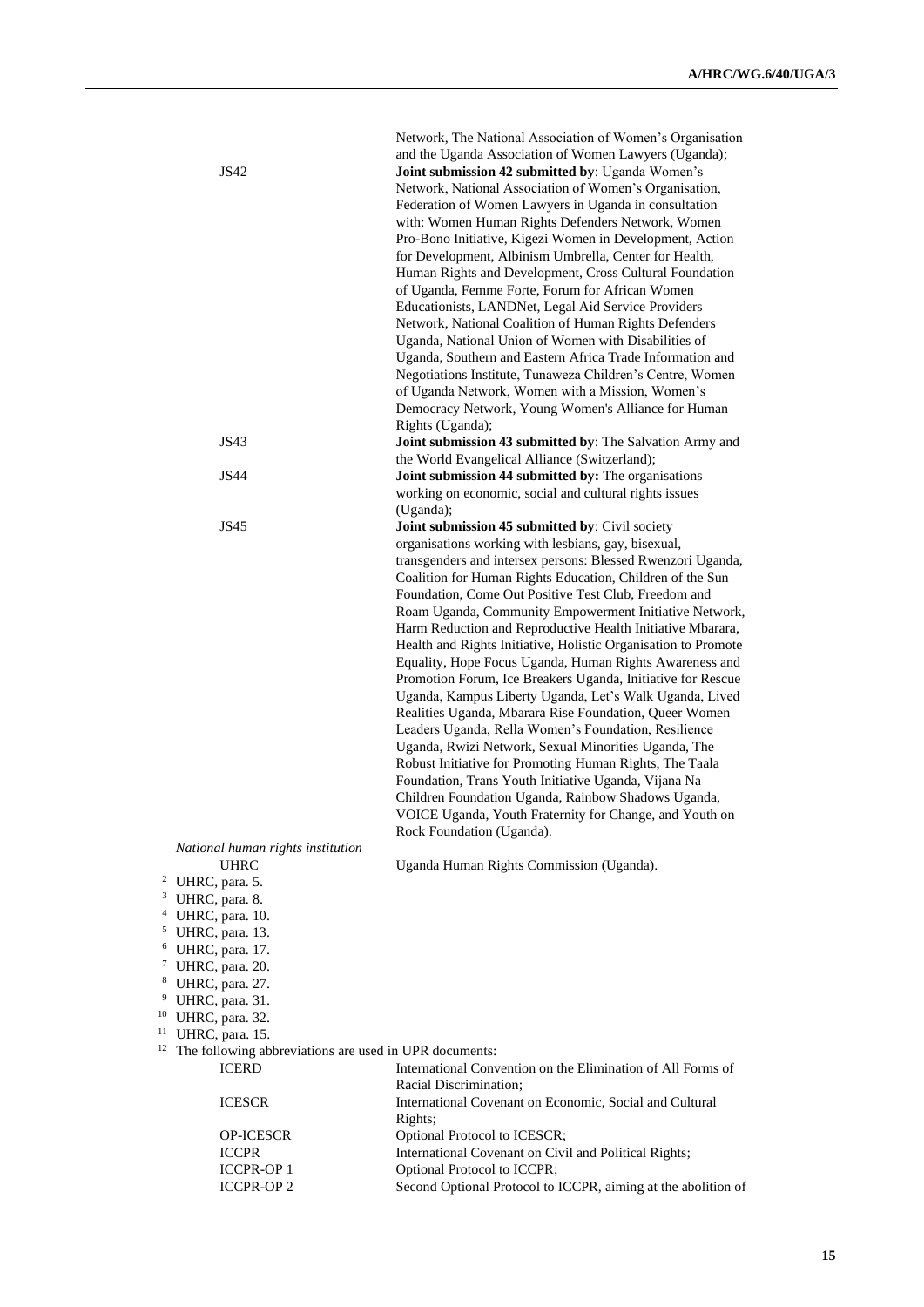|                 | the death penalty;                                                                               |
|-----------------|--------------------------------------------------------------------------------------------------|
| <b>CEDAW</b>    | Convention on the Elimination of All Forms of Discrimination                                     |
|                 | against Women;                                                                                   |
| <b>OP-CEDAW</b> | Optional Protocol to CEDAW;                                                                      |
| <b>CAT</b>      | Convention against Torture and Other Cruel, Inhuman or                                           |
|                 | Degrading Treatment or Punishment;                                                               |
| OP-CAT          | Optional Protocol to CAT;                                                                        |
| <b>CRC</b>      | Convention on the Rights of the Child;                                                           |
| OP-CRC-AC       | Optional Protocol to CRC on the involvement of children in                                       |
|                 | armed conflict;                                                                                  |
| OP-CRC-SC       | Optional Protocol to CRC on the sale of children, child                                          |
|                 | prostitution and child pornography;                                                              |
| OP-CRC-IC       | Optional Protocol to CRC on a communications procedure;                                          |
| <b>ICRMW</b>    | International Convention on the Protection of the Rights of All                                  |
|                 | Migrant Workers and Members of Their Families;                                                   |
| <b>CRPD</b>     | Convention on the Rights of Persons with Disabilities                                            |
| <b>OP-CRPD</b>  | <b>Optional Protocol to CRPD;</b>                                                                |
| <b>ICPPED</b>   | International Convention for the Protection of All Persons                                       |
|                 | from Enforced Disappearance.                                                                     |
|                 | For relevant recommendations see A/HRC/34/10, paras. 115.1-115.4, 115.46-115.48, 117.16, 117.21, |

- 117.24.and 117.40.
- <sup>14</sup> ICAN, page 1.
- <sup>15</sup> AI, para. 4.
- <sup>16</sup> HRF, para. 48 (g).
- <sup>17</sup> For relevant recommendations see A/HRC/34/10, paras. 115.27-115.34, 115.39-115.43.
- <sup>18</sup> JS40, para. 3.2, JS42, paras. 15 and 16.
- <sup>19</sup> JS29, paras. 10-12, JS7, page 7.
- <sup>20</sup> JS7, page 8, JS29, paras. 13 and 14.
- $21$  ISER, para. 7.
- <sup>22</sup> JS8, paras. 7-9.
- <sup>23</sup> JS4, page 4.
- <sup>24</sup> For relevant recommendations see A/HRC/34/10, paras. 115.59, 115.60, 115.97, 117.3, 117.4, 117.9, 117.14, 117.23, 117.31, 117.38, 117.46-117.49, 117.58, 117.59, 117.61 and 117.64.
- <sup>25</sup> JS27, para. 20.
- <sup>26</sup> JS27, para. 44 (I) and (III).
- <sup>27</sup> JS10, para. 2.4, JS37, para. 30.
- <sup>28</sup> JS42, para. 42.
- <sup>29</sup> JS42, para. 19.
- <sup>30</sup> JS42, paras. 25 and 26.
- <sup>31</sup> JS39, para. 13.
- <sup>32</sup> HRF, para. 26, AI, paras. 13 and 33, HRW, page 4, JS40, para. 4.11.
- <sup>33</sup> AI, para. 35, HRF, para. 28, LGBTI: JS36, para. 12, JS39 para. 11, JS40, 3.5, 4.3 and 4.6, HRW, page 4, The Advocates, para. 22, JS45, para 4.4.
- <sup>34</sup> JS39, para. 33.
- <sup>35</sup> HRW, page 4.
- <sup>36</sup> AI, page 5, HRF, para. 48 (e), LGBTI: JS36, page 12, JS39, para. 13, JS40, para 2.1, HRW, page 4, The Advocates, page 6, JS45, paras. 6.2 and 6.8.
- <sup>37</sup> For relevant recommendations see A/HRC/34/10, paras. 115.134-115.136 and 115.138.
- <sup>38</sup> JS25, page 3.
- <sup>39</sup> Just Atonement Inc, paras. 15-17.
- <sup>40</sup> JS25, pages 5 and 6.
- <sup>41</sup> JS42, para. 19, Business and HR: JS7, page 5, ISER, para. 27, JS44, para. 33.
- <sup>42</sup> JS7, page 6, ISER, para. 27.
- <sup>43</sup> JS20, page 5.
- <sup>44</sup> JS7, page 6.
- <sup>45</sup> JS20, page 3.
- <sup>46</sup> JS5, page 13.
- <sup>47</sup> JS25, page 6.
- <sup>48</sup> For relevant recommendations see A/HRC/34/10, paras. 115.5-115.7, 115.15, 115.16, 115.81, 115.86- 115.88, 115.102, 117.25, 117.32, 117.42, 117.56, 117.60 and 117.62.
- <sup>49</sup> JS33, para. 5.2, AI, para. 15.
- <sup>50</sup> AI, para. 32.
- <sup>51</sup> AI, page 6, JS6, paras. 2 and 26.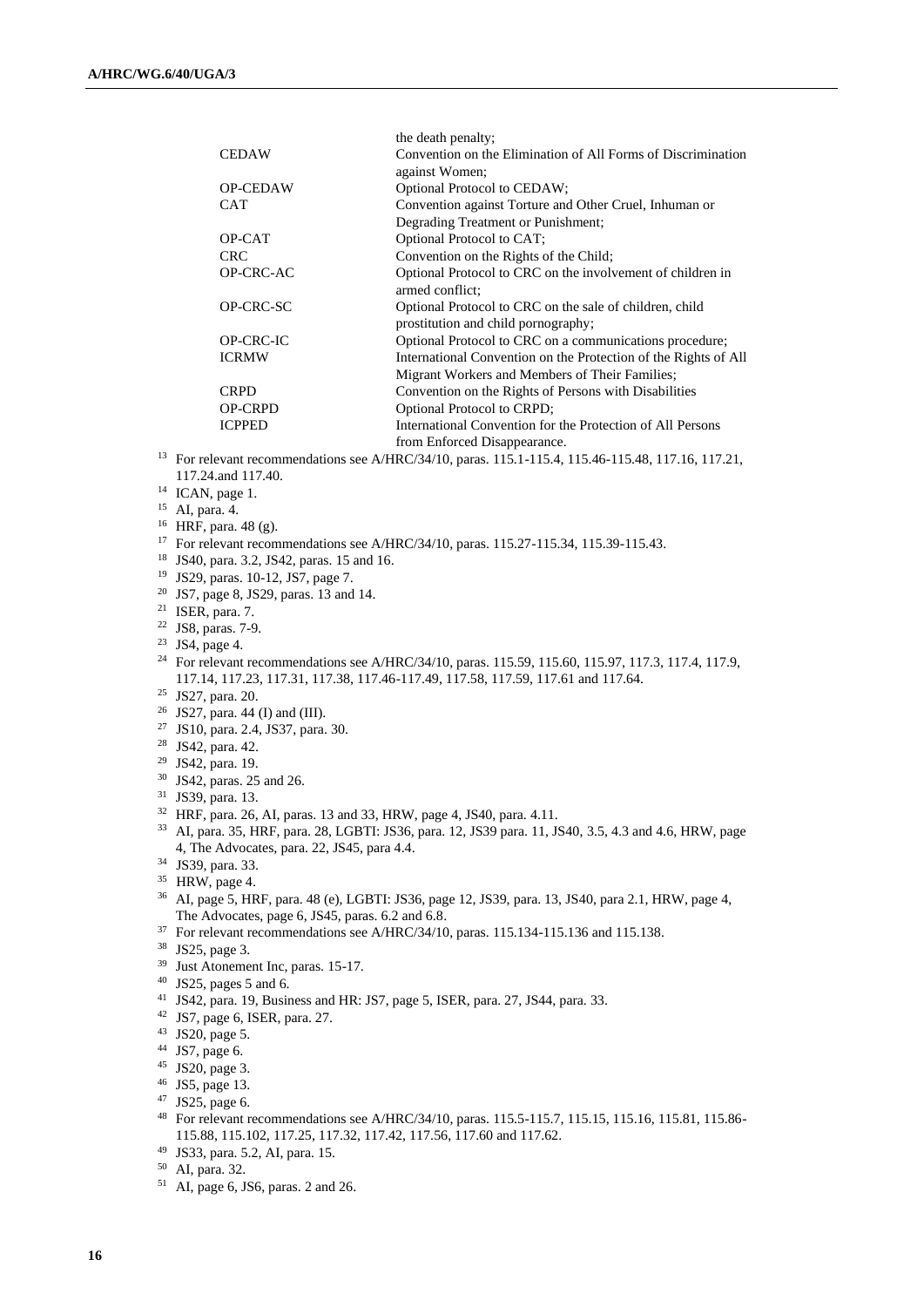- JS6, para. 51.
- HRW, page 3, JS6 para. 22, JS9, para. 21, JS42, para. 30, AI, para. 17, JS22, para. 18.
- HRF, paras. 13, 23, and 45, JS6, para. 23, JS29, para. 59, AI, para. 25.
- HRF, para. 37, JS6, para 40, JS29, para. 54, AI, para. 25.
- JS6, paras. 31 and 32, HRF, para. 42, AI, page 5, HRW, page 5, JS29, para. 54.
- FIAN, para. 11.
- FIAN, para. 17.
- FIAN, para. 17.
- JS42, para. 5.
- AI, para. 12.
- HRW, page 5.
- JS6, page 9.
- JS6, para. 35, JS29, para. 47, JS18, para. 2.5.
- JS6, page 9.
- For relevant recommendations see A/HRC/34/10, paras. 115.82, 115.83 and 116.13.
- JS29, para. 33.
- JS29, para. 35.
- JS40, page 14, JS19, page 7, JS29, paras. 26 and 28, JS35, page 8.
- IHRC, para 3.
- JS29, paras. 41-45.
- JS42, para. 9.
- JS42, para. 13.
- JS29, para. 29.
- JS29, paras. 30, 54, and 63.
- HRW, page 7.
- JS29, paras. 51 and 52.
- JS29, para. 21.
- For relevant recommendations see A/HRC/34/10, paras. 115.19, 115.101 and 115.103.
- JS22, paras. 5-39, JS2, page 3, HRW, pages 1 and 2, IHRC, para. 2, JS9, page 4, HRW, page 1.
- HRF, para. 17.
- AI, para. 23, HRW, page 1, HRF, page 17, JS2, para. 8.
- JS6, para. 43.
- HRF, para. 13, JS29, para. 59.

 AI, page 5, HRW pages 2 and 4, HRF, para. 13, JS6, para. 44, JS16, paras. 13 and 16, JS17, page 13, JS22, page 11, HRF paras. 14 and 15, JS38, para. 44 (d), JS22, paras. 29 and 30, JS11, para. 6.2.

- AI, page 5, HRW pages 2 and 4, HRF, para. 48 (a), JS16, paras. 21 (a) and (b), JS17, page 13, JS22, pages 11 and 12, JS38, para. 44 (a) and (b), JS40, para. 6 (viii).
- <sup>87</sup> Freedom of opinion and expression: JS16, para. 49 (a), JS22, page 11, HRF, para. 48 (a) and (d), HRW, page 2.
- <sup>88</sup> For relevant recommendations see A/HRC/34/10, paras. 115.15, 115.16 and 115.81.
- JS42, para. 7.
- JS1, para. 76.
- JS17, page 8, JS21, page 6, JS42, paras. 35 and 41, JS9, para. 2.12 (f, g, h, i), ECLJ, para. 18, JS17, page 8, JS21, page 6, JS43, paras. 8 and 10.
- <sup>92</sup> For relevant recommendations see A/HRC/34/10, para. 116.14.
- ELIZKA, page 3, MAAT, page 6.
- <sup>94</sup> ELIZKA, page 3.
- <sup>95</sup> ELIZKA, page 3.
- JS44, paras. 56 and 57.
- JS9, page 7.
- ELIZKA, page 4.
- JS24, para. 24.
- JS9, para. 2.22 (b).
- JS44, para. 49.
- HRW, page 6.
- JS44, paras. 54 and 55.
- <sup>104</sup> For relevant recommendations see A/HRC/34/10, para. 116.3.
- ELIZKA, page 3 and 4.
- ISER, para. 16.
- <sup>107</sup> ISER, para.15, ELIZKA, page 3 and 4.
- JS44, page 4.
- ELIZKA, page 4.
- ELIZKA, page 4.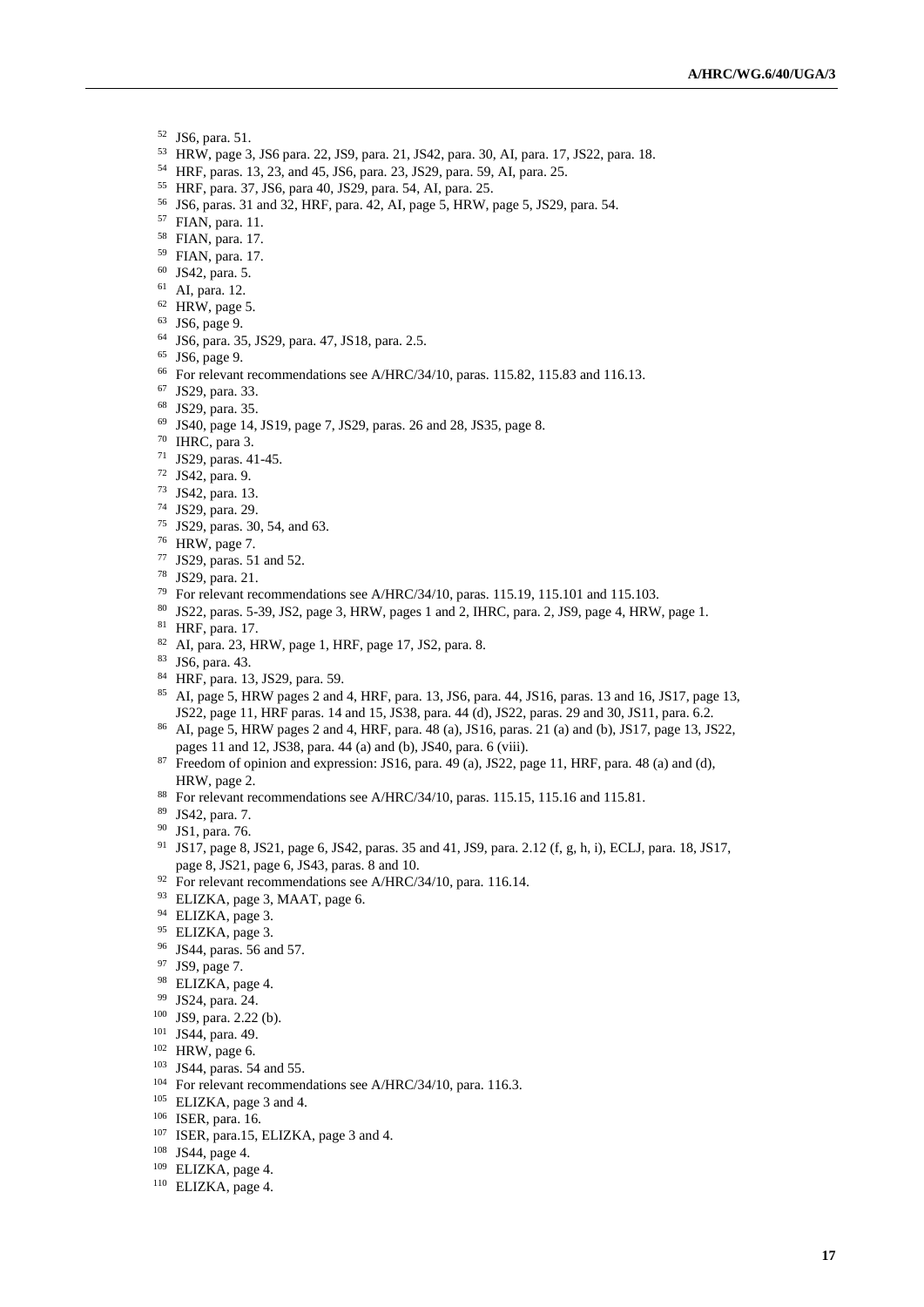- ISER, para. 17.
- For relevant recommendations see A/HRC/34/10, paras. 115.111, 115.112, 115.137, 115.140 and 115.142.
- FIAN, para. 14, FIAN, pages 8 and 9.
- ELIZKA, page 2.
- ISER, paras. 22 and 23, JS1, para. 76.
- JS18, para. 2.1.
- JS18, para. 2.2, JS18, paras. 2.12 and 2.13.
- JS18, paras. 1-6.
- AI, para. 30, FIAN, para. 13.
- AI, para. 29-31, see also FIAN, pages 4 and 5.
- AI, para. 29-31.
- AI, page 10, FIAN, pages 4 and 5.
- HRW, page 11.
- FIAN, para. 17, see also AI, page 5, HRW page 11.
- HRW, page 11.
- For relevant recommendations see A/HRC/34/10, paras. 115.113-115.122, 116.2, 116.10, 116.12, 117.5 and 117.36.
- AI, para. 9.
- ISER, para. 9, ELIZKA, page 2, JS41, para. 11.
- JS41, para. 18.
- JS41, para. 11, JS10, para. 1.5.
- ISER, para. 9, JS41, para. 11, JS10, para. 1.5.
- JS10, para. 2.3.
- AI, page 5, AI, para.9, ADF, para.16, ADF, para.29 (c).
- JS41, para. 18, ELIZKA, page 2, JS39, paras. 5-7.
- <sup>135</sup> JS42, para.56.
- JS19, page 6.
- JS42, paras. 50-52.
- JS41, paras. 4.14 and 6.4.
- JS40, page 14.
- ADF, para. 29 (c).
- AI, para. 28, ISER, para. 10.
- AI, page 5, ISER, para.11, AI, page 5.
- For relevant recommendations see A/HRC/34/10, paras. 115.123, 115.126-115.128.
- JS1, para. 28, JS1, para. 28, JS13, para. 1.18, ELIZKA, page 4, JS24, para. 8, ISER, para.13, JS39, para. 29, JS41, paras. 34 and 35, JS42, para. 54, JS44, paras. 18 and 19.
- JS13, para. 1.26 (a) and (b).
- ISER, para. 13.
- JS13, page 8, JS13, para.1.26 (a) and (b).
- JS1, para.31, JS13, para. 1.13 (a), ISER, para. 25.
- JS1, para. 36.
- <sup>150</sup> ELIZKA, page 1, ISER, para. 12.
- HRW, page 8.
- ISER, para. 12.
- HRW, page 8.
- JS42, para. 55.
- JS13, para. 1.19 (b).
- JS13, para. 1.6.
- JS13, para. 1.6 (a).
- JS13, para. 1.10 (a).
- JS13, para. 10 (b), JS41, paras. 38 and 40.
- JS9, pages 8 and 9.
- JS31, para. 7.1.
- For relevant recommandations see A/HRC/34/10, paras. 115.8-115.13, 115. 37, 115.38, 115.49- 115.57, 115.61-115.69, 115.72-115.77, 115.89, 115.91, 116.1, 116.5, 116.7, 116.8 and 117.37.
- JS17, paras. 45 and 55, JS28, para. 54, JS42, para. 39, Violence against women: JS23, para. 74, JS28, para. 54, JS37, para. 26, JS39, paras. 17 and 23, JS41, para. 31, JS42, para. 73, MAAT, page 5.
- JS42, para. 41.
- <sup>165</sup> JS39, page 12.
- MAAT, page 8.
- JS17, para. 56.
- JS17, para. 57 (e), JS41, paras. 86-94, ECLJ, para. 17.